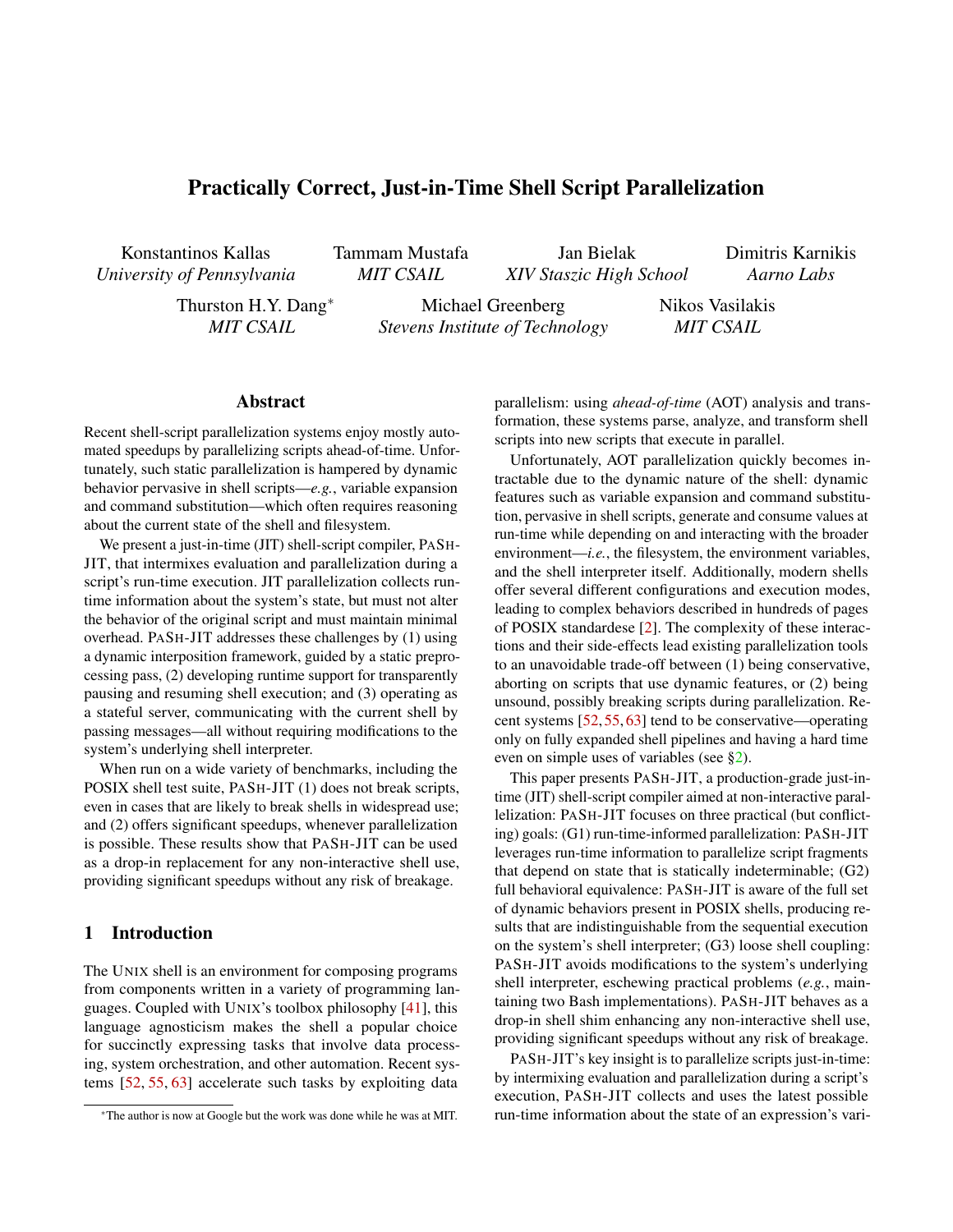ables, the shell, and the filesystem. PASH-JIT parallelizes script fragments when it is safe to do so, resolving indeterminacies in the broader environment on the fly. Unfortunately, low-overhead run-time-informed parallelization (G1) is particularly challenging to implement in view of full behavioral equivalence (G2) and loose shell coupling (G3). PASH-JIT addresses this conundrum using: (1) a dynamic interposition framework, guided by an instrumentation preprocessing pass; (2) support for reentrance, transparently pausing and resuming the execution of the underlying shell interpreter at run-time; and (3) a stateful, long-lived compilation server that communicates with the current shell by exchanging messages. A 9K-LOC implementation and several run-time optimizations *e.g.*, dynamic independence discovery, commutative-aware parallelization—complete the picture.

We apply PASH-JIT to a variety of benchmarks, ranging from scripts collected from the wild to the POSIX test suite. PASH-JIT behaves identically to Bash 4.4.20(1) on 406 out of 408 applicable POSIX tests; matching Bash is a significant achievement even for a non-parallelizing shell—shells in widespread use differ on much larger subsets of tests. PASH-JIT offers speedups up to  $33.7\times$  over Bash on a 64-core machine (improving the state of the art [63] by  $2 \times$  on average), notably parallelizing scripts that prior work failed to parallelize due to dynamic behaviors.

The paper begins by exemplifying dynamic shell features and the application of PASH-JIT's techniques  $(\S_2)$ . Sections 3–6 describe PASH-JIT's main contributions:

- *A dynamic interposition framework for the shell*: A just-intime analysis and optimization subsystem enables safe and effective parallelization during the execution of a script, dealing with the challenges of dynamic shell-script behavior. A first pass determines where to insert calls to a parallelizing optimizer in a given input script  $(\S_3)$ , which is then invoked on-the-fly while the script is executing  $(\S 4)$ .
- *A stateful, parallelizing compilation server*: PASH-JIT queries a long-lived parallelization server at run-time to compile script fragments. This model improves run-time efficiency by avoiding startup costs on every JIT invocation, and enables additional run-time optimizations for (1) executing independent regions in parallel, and (2) pipelining compilation and execution. The core of the server has been modelled and formally verified using SPIN [29] (§5).
- *Commutativity-aware optimization*: Additional compilation optimizations target commands that are commutative with respect to their input, along with parallelizing transformations and run-time primitives that improve the run-time performance of scripts that contain such commands (§6).

The paper then presents PASH-JIT's evaluation (§7) and related work (§8), before concluding (§9). PASH-JIT is MITlicensed open-source software supported by the Linux Foundation at https://github.com/binpash/.

## 2 Example & Overview

Below is a shell program that downloads a compressed archive of text files (books from Project Gutenberg), extracts them in a directory, and then performs an analysis to find the frequencies of all words of a specific form.

```
IN=${IN:-$TOP/pg}
mkdir "$IN"
cd "$IN"
echo "Download will take some time, be patient..."
wget "$SOURCE/data/pg.tar.xz"
if [ $? -ne 0 ]; then
 echo "Download failed!"
 exit 1
fi
cat pg.tar.xz | tar -xJ
cd "$TOP"
OUT=${OUT:-$TOP/output}
mkdir -p "$OUT"
for input in $(ls "$IN"); do
  cat "$IN/$input" | tr -sc '[A-Z][a-z]' '[\012*]' |
   grep '^....$' | sort | uniq -c > "$OUT/$input.out"
done
```
The program makes pervasive use of the shell's dynamic features. For example, it uses environment variables such as \$TOP, variable expansion like **\${**OUT**:-**\$TOP/output**}** to assign default values, command substitution **\$(**...**)** as part of the loop condition, and state reflection on the file system by running ls on \$IN (itself resolved dynamically).

None of the values of these variables can be known ahead of time just by analyzing the program's source code. They become known only at run-time, when the shell interpreter reaches these points in the program's execution. A sound AOT compiler such as PASH-AOT [63] or POSH [52] would fail to parallelize—foregoing all the performance benefits of data-parallel execution spread across many files in \$IN.

PASH-JIT instead takes a JIT approach that interjects parallelization opportunities during and throughout the script's execution (Fig. 1).

Dynamic interposition (§3): PASH-JIT first uses a preprocessing step to instrument all potentially optimizable program regions with calls to the JIT engine. PASH-JIT chooses regions to maximize the potential benefits of parallelizing them: intuitively, commands and pipelines can yield significant benefits, whereas word expansion, control flow, and variable assignments are operations that do not perform heavy computation and can therefore be left as they are. PASH-JIT's preprocesor and compiler both make extensive use of parsing/unparsing of shell source code, implemented as a new parsing library. After PASH-JIT has inserted calls to the JIT engine, it invokes the user's shell interpreter to execute this transformed script. During this execution, the JIT engine calls the parallelizing compiler at run-time—right before the execution of each fragment, when the state of the shell and the file system have already been resolved. The transformed program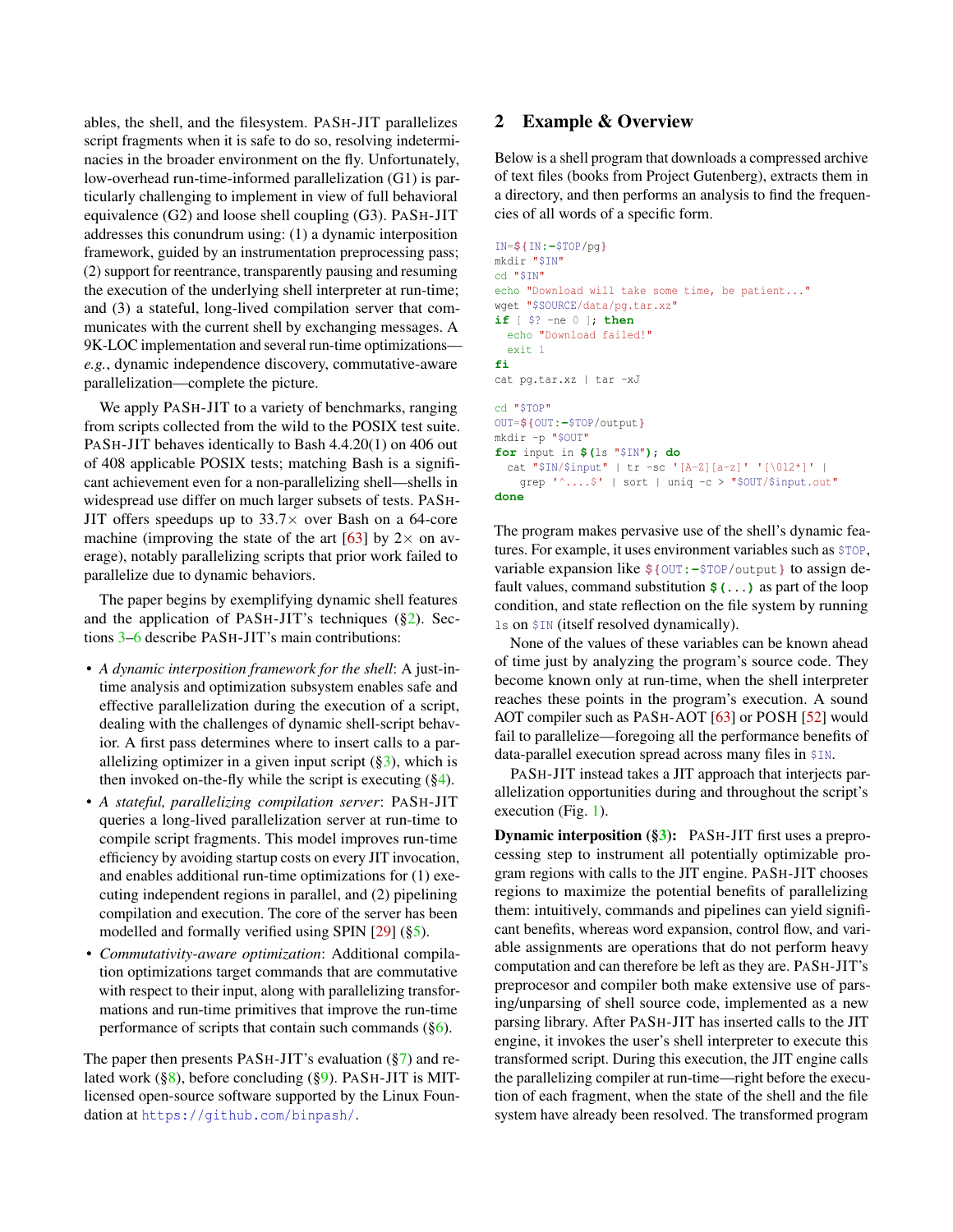

Fig. 1: PASH-JIT overview. PASH-JIT instruments scripts with calls to the JIT engine, which passes program fragments to the compilation server at run-time.

maps original commands to *regions*—for example, region8 corresponds to the cd call and region10 corresponds to the pipeline in the **for** loop.

```
source jit.sh "$region8" # cd $TOP
OUT=${OUT:-$TOP/output}
source jit.sh "$region9" # mkdir -p "$OUT"
for input in $(ls "$IN"); do
 source jit.sh "$region10" # cat "$IN/$input" | ...
done
```
The command source jit.sh "\$regionN" invokes the JIT engine passing as argument the corresponding fragment. The source built-in retains the same shell environment, reflecting any effects directly into the current environment.

**JIT engine (§4):** Internally, the JIT engine first saves the state of the shell at that point in the script's execution to isolate it from compilation—protecting the shell from the JIT engine and protecting the JIT engine from obscure shell configurations. PASH-JIT then invokes the compiler to attempt to parallelize the fragment. If the compiler succeeds, PASH-JIT runs the resulting parallel fragment; if not, it runs the original, unmodified region. In both cases, PASH-JIT will first restore the state of the shell before executing the fragment. Whether the compiler succeeds or not depends on the properties of the fragment's code—*e.g.*, PASH-JIT will reject region8 due to the side-effectful cd command, but will accept region10 compiling grep and sort into the parallel fragment below:

```
c_split /tmp/fifo8 /tmp/fifo9 /tmp/fifo10 &
c_wrap 'grep "^....$"' </tmp/fifo9 >/tmp/fifo11 &
c_wrap 'grep "^....$"' </tmp/fifo10 >/tmp/fifo12 &
c_strip </tmp/fifo11 >/tmp/fifo13 &
c_strip </tmp/fifo12 >/tmp/fifo14 &
sort </tmp/fifo13 >/tmp/fifo15 &
sort </tmp/fifo14 >/tmp/fifo16 &
eager.sh </tmp/fifo15 >/tmp/fifo17 &
eager.sh </tmp/fifo16 >/tmp/fifo18 &
sort -m /tmp/fifo17 /tmp/fifo18 >/tmp/fifo19 &
```
The resulting compiled fragment executes in a data-parallel fashion: data is split by PASH-JIT primitives, then fed to multiple instances of grep and sort runnning in parallel, and finally merged at the end of the parallel execution.

**Dependency untangling**  $(\S 5)$ **:** While the JIT engine operates as if invoked on every region, PASH-JIT is engineered to spawn a long-running stateful compilation server just once, feeding it compilation requests until the execution of the script completes. This design has two benefits: (1) it reduces run-time overhead by avoiding reinitializing the compiler for

each compilation request; and (2) it allows maintaining and querying past compilation results when compiling a new fragment. The latter allows PASH-JIT to untangle dependencies *across* regions, finding and exploiting opportunities for crossregion parallel execution. For example, the server's first invocation on region10 (the body of the loop) determines that all prior successfully compiled regions have finished executing. PASH-JIT can thus simply run the loop in the background and continue with the second iteration in a task-parallel fashion, without waiting for the first iteration to complete executing. During the second invocation on region10, PASH-JIT will use the dependency state to determine that while the previously compiled fragment is still running, the input and output files of the two regions are completely independent and can thus be executed in parallel: our loop is now pipelined! PASH-JIT goes beyond intra-region data parallelism: the JIT enables inter-region task parallelism by resolving dependencies and confirming they are independent.

Commutativity analysis & compilation  $(\S_6)$ : The first goal when compiling fragments such as region10 is to identify command sequencies that are parallelizable using a divideand-conquer strategy. Due to the shell's order-aware nature [28], naive divide-and-conquer would need to (1) read the entire input before splitting it, to determine the exact size of each batch, leading to stalled pipeline parallelism; and (2) wait until all of its predecessors have consumed their batch, storing data after split on disk, to ensure that all parallel nodes will not wait for their input.

While these overheads are unavoidable in the general case, and are indeed incurred by prior systems [55, 63], they can fortunately be alleviated for subsets of parallelizable commands. Two such subsets include (1) stateless commands such as grep  $-c \rightarrow \ldots$ ; that operate in a line-oriented fashion, meaning that data-parallel copies of these commands can combine their partial output using a reordering operation, and  $(2)$  commutative commands such as sort  $-u$  that produce equivalent output regardless of the order of the input lines. PASH-JIT leverages this insight to achieve more effective parallelization by splitting into streaming micro-batches (using c\_split) in a round-robin fashion—avoiding the overheads of reading all the input before splitting and of unnecessary storage to disk. It also wraps stateless commands to strip and re-add the microbatch headers (using c\_wrap) and removes these headers completely before commutative commands (using c\_strip).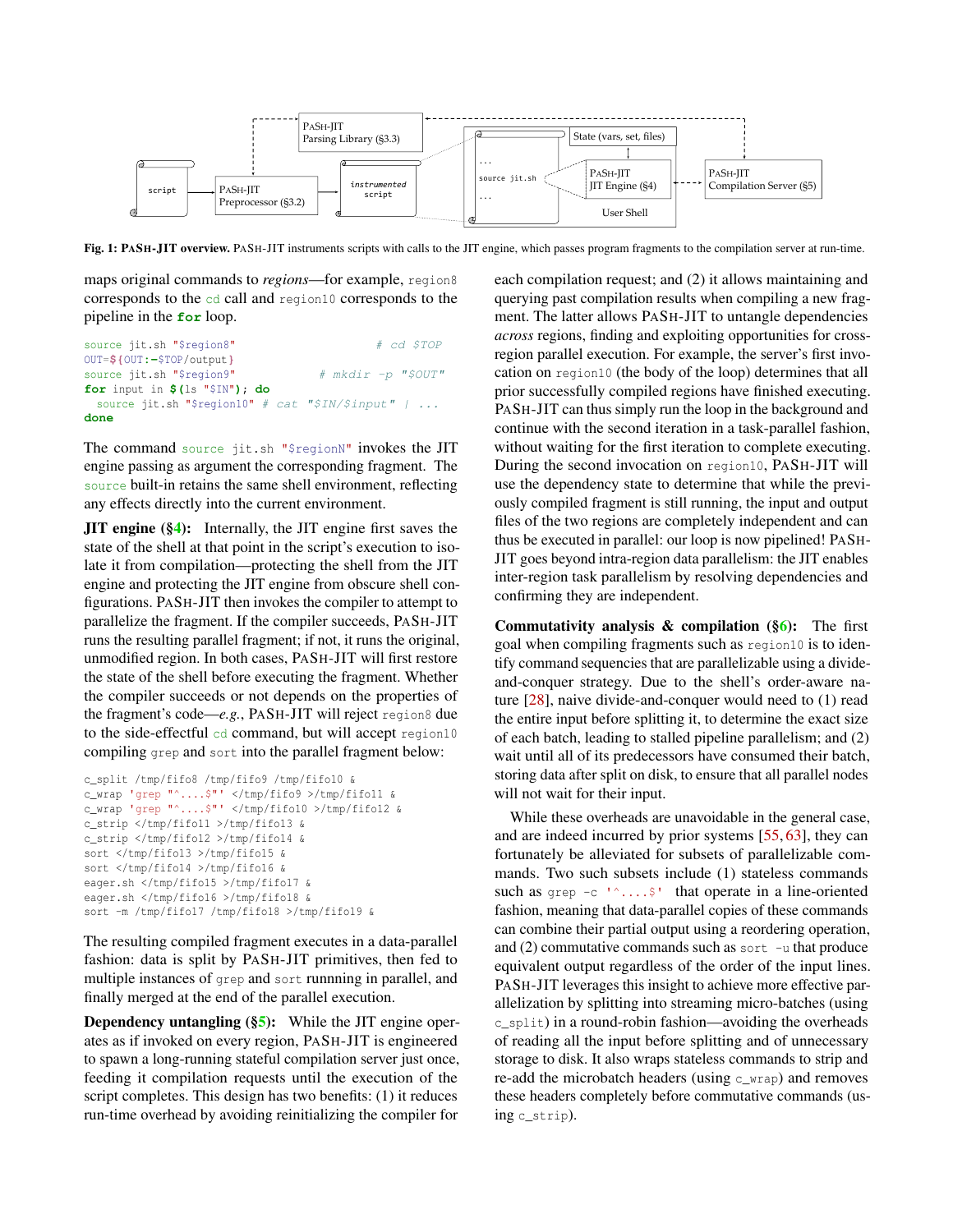Zooming back out: Fundamentally, PASH-JIT is neither a shell nor requires modifications to a user's shell. Rather, it is an interposition shim located between a user and their shell, deciding whether to optimize parts of the user script on the fly, using information about the execution state of the shell interpreter. PASH-JIT combines several techniques that allow harnessing speedups not attainable by ahead-of-time parallelization on both dataflow-only scripts and larger scripts with dynamic components and complex control flow; all of this, without modifying the behavior of the original script.

### 3 Interfacing With the Shell

PASH-JIT works by interposing on the shell, effectively rewriting invocations to external commands. Challenges arise due to the shell's complex semantics and its intricate internal state, both of which complicate side-effect-free interposition. The shell uses a string-based, bi-modal semantics: commands undergo *expansion*, a string rewriting phase where variables, tildes, and globs are processed before the commands undergo *evaluation*. Both modes have complex semantics heavily involved with the shell's state [24]; any rewriting must be careful to leave the shell's state unaltered.

#### 3.1 Dynamic Interposition

To understand PASH-JIT's interposition, we must first understand the simpler structure of ahead-of-time (AOT) parallelization. While preserving a script's original behavior, AOT parallelization rewrites calls to external commands to exploit parallelism. External commands consume substantially more time and resources than shell language features (like expansion or loops) during the execution of typical shell scripts.

AOT parallelization centers around the identification of *parallelizable regions*—script fragments that may be safely parallelized to yield performance gains. Semantically, parallelizable regions only contain a set of command invocations that satisfy the following conditions: (1) they have no file dependencies (*interference-free*), *i.e.*, all commands can execute concurrently without affecting each other, (2) they communicate with each other using explicit UNIX channels (fifos/pipes); (3) they are *pure*, only affecting the environment by reading and writing to files, *i.e.*, they do not modify environment variables; and, (4) they are fully expanded. An AOT compiler parses and transforms these regions to an intermediate representation such as directed-acyclic [52] or dataflow [63] graphs, abstracted as functions that take a set of input files and produce a set of output files [28]. It then applies transformations on these graphs to perform the original computation in parallel.

PASH-JIT works similarly, but applies these steps at a much finer granularity and in a dynamic, online fashion. PASH-JIT's dynamic interposition mechanism pauses execution right before each parallelizable region, compiling it

to an efficient and equivalent parallel script fragment, and executing that instead. Working dynamically means PASH-JIT has up-to-date information and can achieve increased parallelism.

#### 3.2 Preprocessor

Dynamic script interposition without any shell-interpreter modifications is hard. To achieve this, PASH-JIT opts for a light-weight script instrumentation pre-processing step: it marks *possible* parallelizable regions with code that dynamically determines whether or not to invoke the compiler.

The intuition behind PASH-JIT's preprocessor is that a syntactic analysis of a shell script is enough to suggest potential parallelizable regions. This analysis is imprecise: there is no way to determine whether a command invocation will be pure ahead of time. Its goal however, is not to find parallelizable regions exactly, but rather to find potential compilation sites— PASH-JIT sorts out the details at run-time, using up-to-date information about the system's state.

There is a trade-off when choosing the right size for these regions: the larger the region, the more opportunities exist for analysis and optimization but the less likely it is for the entire region to be parallelizable. PASH-JIT targets a middle-ground: maximal syntactic schedule-free regions *i.e.*, command sequences composed using shell primitives that do not impose scheduling restrictions. By focusing on maximal schedule-free regions, PASH-JIT minimizes the number of compiler invocations and maximizes the crosscommand parallelization opportunities for the compiler. Note that schedule-free regions underapproximate interference-free regions (§3.1), *e.g.*, two commands composed in sequence ; that write to different files do not interfere but are not syntactically schedule-free.

The preprocessor finds these maximal regions by searching the AST bottom-up, combining schedule-free subtrees when they are composed using constructs that do not introduce scheduling constraints (*e.g.*, &, |). When a region cannot outgrow a certain subtree, it is replaced with a call to the JIT engine. If successfully compiled, a region is transformed to a dataflow graph—a convenient and well-studied computation model amenable to transformation-based optimizations [28]. The instrumented AST resulting from the compilation is finally translated (unparsed) back to shell code and sent over to the underlying shell for execution.

#### 3.3 Parsing Library

Parsing and unparsing are key operations in PASH-JIT and must address several challenges.

PASH-JIT parses lines of shell script as they come in, and unparses lines in order to execute them in the user's shell; it also uses parsing and unparsing during compilation, when the compilation server emits an optimized string or passes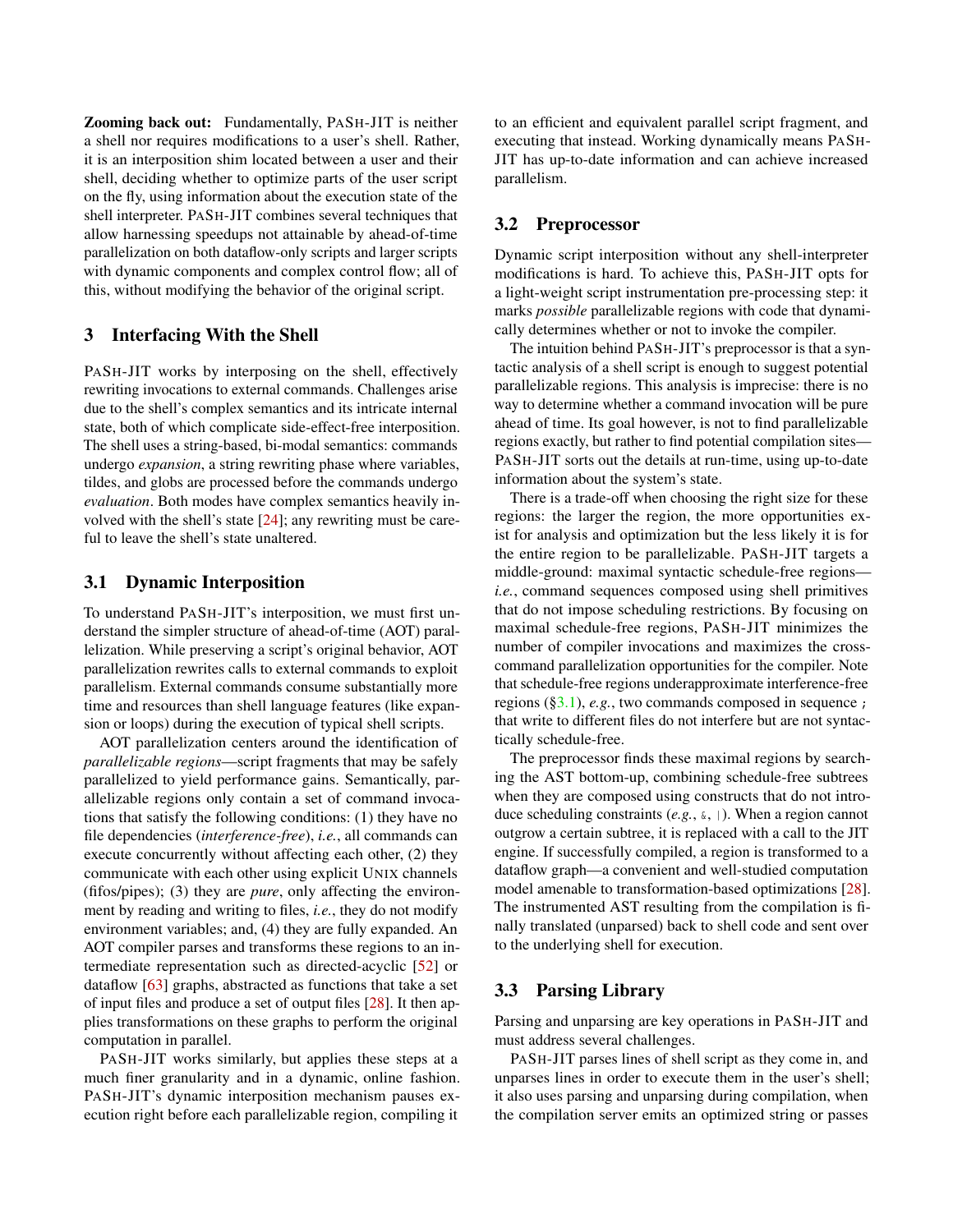strings to the shell for expansion. PASH-JIT initially used libdash—an OCaml library built using the dash parser and part of Smoosh [23, 24]—that caused two main issues. First, libdash's unparsing introduced several bugs, as at the time it was used by the libdash project primiarly for testing and diagnostics—had much of its was functionality untested. Second, libdash parsing introduced significant run-time overhead due to (1) the cost of forking and executing the OCaml binary, (2) overheads due to serialization and deserialization during communication, and (3) suboptimal implementation. Run-time overheads were a significant concern due to PASH-JIT's online JIT parallelization, which intermixes calls to the compiler during the program's execution—bringing parsing and unparsing into the critical path of program execution.

To address these issues, PASH-JIT reimplements its own version of libdash in Python called Pylibdash. The Pylibdash implementation develops Python bindings for the dash parser and completely reimplements unparsing—adding 0.9k LOC of Python over libdash, structured as a separate library usable by other projects. The Pylibdash implementation contains several optimizations such as caching, inlining, and careful array appending to avoid some accidentally quadratic costs in the original implementation. As a side benefit, using a custom implementation reduces the number of dependencies required by PASH-JIT's installation.

# 4 The JIT Engine

The PASH-JIT preprocessor identifies possible parallelizable regions and instruments the shell script to dynamically determine whether they can be optimized by invoking the JIT engine. The JIT engine faces two key challenges: it must not change the original script behavior, and it must run with low overhead as it is invoked multiple times per script.

The JIT engine is a reflective shell script: by inspecting the state of the shell and that of the broader system, it can transparently work with the compiler to determine whether or not to parallelize a script (Fig. 2). When running scripts with PASH-JIT, it is helpful to think of the shell as having two modes: (1) conventional shell mode, where scripts execute in the original shell context, and (2) PASH-JIT mode, where the runtime reflects on shell state and invokes a compiler to determine whether to execute the original or an optimized version of the target region. To switch from shell mode to PASH-JIT mode, the JIT engine must carefully save the state of the user's shell; to switch back, it must carefully put things back just the way they were. A shell's state is quite complex: beyond saving and restoring variables, the runtime must account for various shell flags along with other internal shell state (*e.g.*, the previous exit status, working directory).



Fig. 2: Overview of JIT engine stages.

## 4.1 JIT Stages

When running normally, the JIT engine transitions into and out of PASH-JIT mode once per possible parallelizable region (Fig. 2): the JIT engine saves the shell state and switches into PASH-JIT mode (S); then it tries to compile the current fragment (C); whether successful or not, the JIT engine restores the state and switches back to shell mode (R); and, finally, either the original fragment or the optimized parallel version is executed (E). With debugging enabled, the JIT engine switches back into PASH-JIT mode (S) to collect debugging information (D), restoring again afterwards (R).

Saving (S): When entering a possible parallelizable region, the first step is to save the shell state—recording the previous command's exit status, the values of environment variables, and the configuration of the shell—essentially, a continuation that can later be restored to execute the target fragment. Once the state is saved, PASH-JIT mode reconfigures the user's shell to avoid changing script behavior. For example, if the user's shell has the -e "exit on error" flag set, the shell should exit immediately when a command (or a pipeline) returns a non-zero exit status, unless that command is in a checked position (*e.g.*, after !, or in the condition of an **if** or **while**) [2]. However, failing commands should not stop the JIT itself, so  $-e$  is unset (and will be restored later in  $(R)$ ).

Compilation (C): With the state saved and shell reconfigured, PASH-JIT tries to compile the script fragment: the JIT engine queries the compilation server  $(\S5)$  with the script fragment (already parsed during preprocessing) along with the saved shell state, so that the compilation server can try to expand all of the words in the fragment. The server responds to indicate whether it managed to optimize the fragment.

Restoring (R): Whether or not compilation was successful, the JIT engine exits PASH-JIT mode, restoring the continuation saved earlier (S) to prepare to execute the fragment. One particular challenge in this mode is to restore state while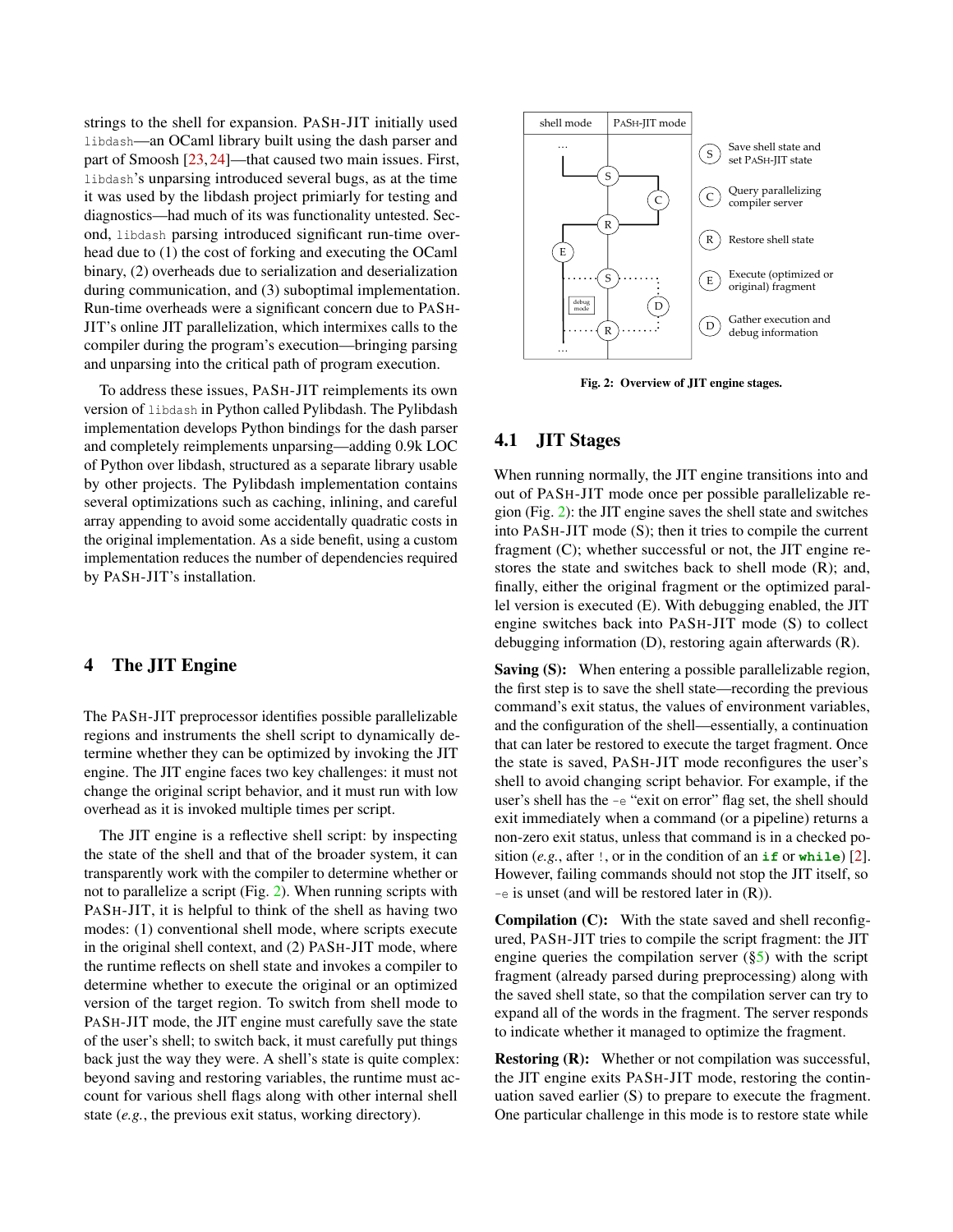accommodating different shell modes. Suppose PASH-JIT is in -e mode, trying to run some possible parallelizable region, and the command *before* this region exited with status 47 in a checked position, *i.e.*, without forcing the shell to exit. The JIT engine saves the exit status so as to not overwrite it. The fragment may depend on the exit status, so PASH-JIT needs to restore it before running the fragment. But it must be careful—simply running (exit 47) would force the shell to exit. Thus PASH-JIT runs the subshell in a checked position:

```
if (exit "$pash_previous_exit_code"); then
   source "$fragment"; ...
else
    source "$fragment"; ...
fi
```
This odd code ensures that the fragment (in identical branches) has access to the previous exit status (in the checked, conditional position of the  $i f$ ) without exiting when  $-e$  is set.

Execution (E): Back in shell mode, the JIT engine executes the fragment. If the compiler was successful, then the JIT engine selects the optimized script fragment. If the compiler failed, the JIT engine falls back to the original fragment. Either way, control flows back to the original shell.

**Debug mode (S) (D) (R):** When PASH-JIT is in debugging mode, the JIT engine will re-enter PASH-JIT mode after execution (E) in order to log information about the script, such as execution time and exit status. Standard execution skips this extra save/restore cycle.

#### 5 Parallelizing Compilation Server

For each possible parallelizable region, the JIT engine queries the compiler: can this region actually be optimized? To answer this question, PASH-JIT builds on ideas from the PASH-AOT  $[63]$  dataflow compiler  $(\S5.1)$ . As ever, it focuses on preserving behavior and minimizing overhead.

To preserve correct behavior in the face of the shell's dynamism, PASH-JIT expands each script region prior to compilation  $(\S$ 5.2). To minimize overhead due to fixed startup costs—*e.g.*, initialization, dependency loading, logging setup, and output file arrangement—PASH-JIT packages the new compiler as a stateful compilation server communicating via UNIX domain sockets. $<sup>1</sup>$ </sup>

The compilation server is also augmented to support a larger set of optimization opportunities, by storing and using information from one compilation to help another. PASH-JIT's long-lived compilation server achieves these additional optimizations by allowing parallelizable regions that work on independent inputs and outputs to be run in parallel  $(\S 5.3)$ and by learning to improve its parallelism configuration from past compilations (§5.4).

## 5.1 Command Annotations

PASH-JIT uses the command annotation and specification framework introduced by PASH-AOT [28, 63], extended to also indicate whether a command invocation is commutative  $(\S6.1)$ . This framework provides information about a command invocation's parallelizability class, inputs, and outputs. A command annotation can be used to extract high-level information about a specific command invocation, *i.e.*, a precise instantiation of its flags, options, and arguments. For example, annotations determine whether a given command invocation is pure and what its inputs and outputs are.

PASH-JIT uses this annotation framework to extract information for commands that are not shell builtins that is, commands like sort and grep. Annotations enable analyses and transformations over command invocations by lifting them to pure dataflow nodes in a dataflow intermediate representation (IR) [28]. For example, grep -f dict.txt src.txt > out.txt is a dataflow node with two input files (dict.txt and src.txt) and one output file (out.txt), which are all extracted from the annotation of the grep command. Annotations also describe parallelization opportunities, *e.g.*, grep "pattern" src.txt processes each line of src.txt independently, and so it can be parallelized.

#### 5.2 Early, Pure Expansion

PASH-AOT can only attempt to compile script fragments where all words are completely expanded. Running dynamically, PASH-JIT goes beyond PASH-AOT by expanding words according to the current state of the system (shell, file system, *etc.*).

One way to achieve expansion would be for PASH-JIT to maintain a "mirror" Bash process when initializing, which it could then query with any word to expand using echo. Every time PASH-JIT would query the compilation server with a fragment, it would also provide the latest state of the shell, which would in turn be passed to the mirror process to ensure it reflects the latest state. This expansion method would be correct, as it would leverage the underlying shell. It would, however, be expensive, since each fragment contains many unexpanded words and each unexpanded word would have to be expanded using its own echo command—leading to unnecessary run-time costs.

PASH-JIT avoids the overhead of a mirror shell by performing its own expansion, relying on the optimistic nature of the JIT engine  $(\frac{8}{4})$ : if most common forms can be expanded in the compiler itself, the compiler will succeed often without incurring interprocess communication overheads; if expansion fails, PASH-JIT will just run the original fragment. Armed with this insight, PASH-JIT implements a subset of expansion in the compilation server itself. PASH-JIT's custom expansion is *purely* functional, in that it does not affect shell state by setting variables or running command substi-

 $1$ We experimented with both socket and FIFO-based communication, but we saw no significant performance differences.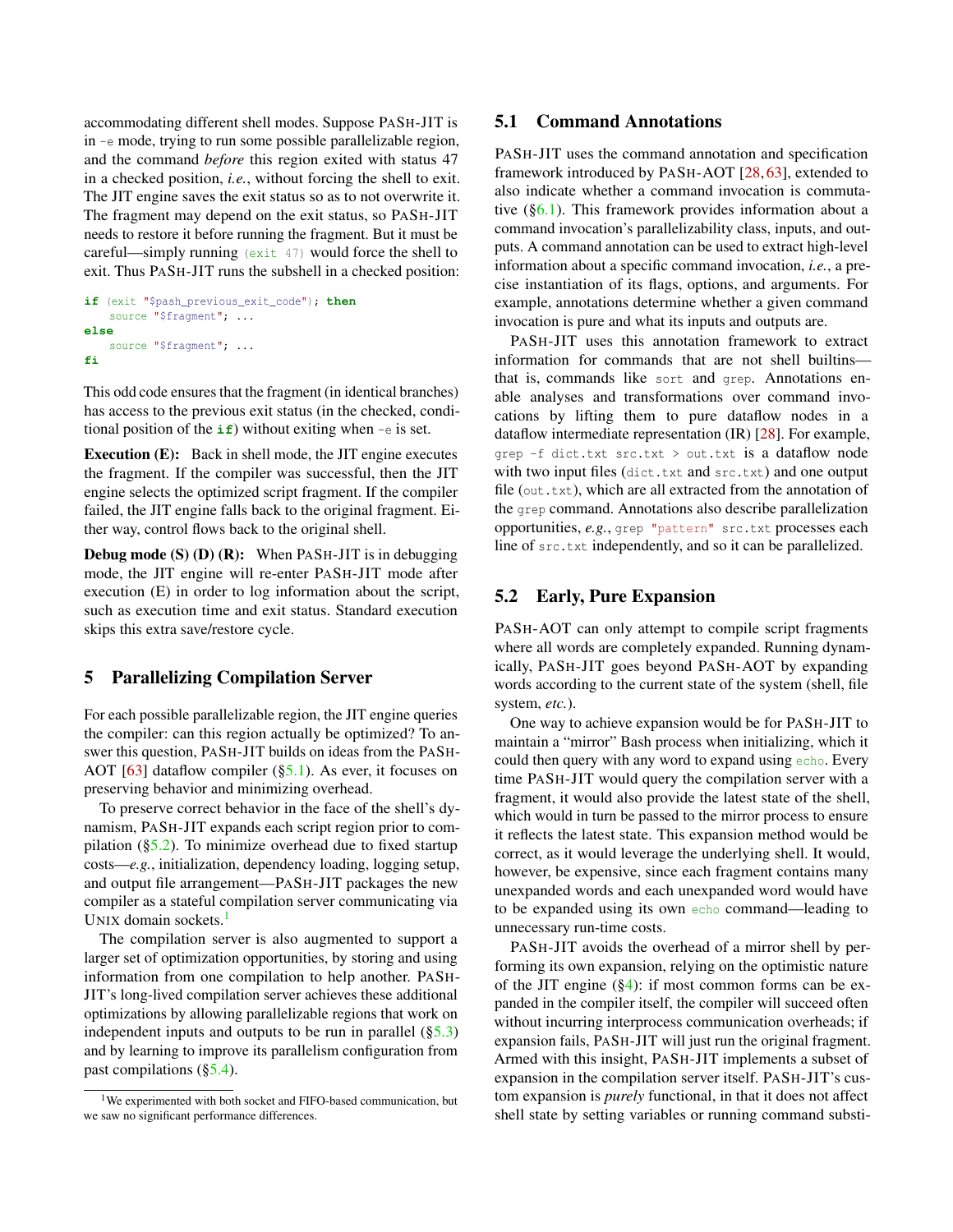tutions. The expansion routine is implemented in less than 300 LOC of Python, and reduces the compilation overhead significantly  $(\frac{87}{12})$ . Expansion takes the host shell's configuration and expands common, safe expansions in as many positions as possible—in simple commands, pipelines, and other parallelizable regions.

PASH-JIT's expansion routine implements most parameter formats, plain tildes, and appropriate quoting. Currently, it does not cover impure expansion (*e.g.*, parameter formats that have side-effects like **\${**x=foo**}**, which will set x to foo if x is unset), since impurity violates the parallelizable region requirements. It also does not implement a few expansion cases—*e.g.*, arithmetic expansions of the form  $\frac{\xi(x + 1)}{\xi(x + 1)}$ that were not seen in the corpus of parallelizable scripts used to evaluate PASH-JIT (§7). Adding support for unimplemented forms would require engineering effort, but not a fundamental change to PASH-JIT's expansion. If the expansion encounters a term it cannot expand—because it is unimplemented or because it would be impure—the compilation process aborts and PASH-JIT runs the original fragment.

## 5.3 Dependency Untangling

PASH-JIT's compilation server makes it easy to detect when parallelizable regions are independent—including, for example, independent program fragments that are sequentially composed with ; or different iterations of a **for** loop. A key insight here is the semantics of PASH-JIT's successful compilation: if the PASH-JIT compiler succeeds on a given region, that region's original script fragment must only affect its input and output streams (files). That is, successful fragment compilation means that the fragment is *pure*, reading from and writing to a well-defined set of streams without modifying any other global system state such as non-temporary streams or environment variables.

The PASH-JIT compiler thus tracks each parallelizable region in terms of its read and write sets, which suffice to detect read-write and write-write dependencies between fragments. If two fragments (a) compile successfully and (b) have no dependencies, they can be executed in parallel. This optimization improves performance not only because of the parallel speedup, but also because it overlaps (*i.e.*, pipelines) compilation and execution, reducing net run-time overhead.

To discover independent fragments, the compilation server (Fig. 3) and JIT engine (Fig. 4) are extended to communicate about successfully compiled fragments. Coordinating using exit requests, the compilation server maintains a map of running fragments. When it receives a compilation request that succeeds, the server waits for all prior fragments with dependencies to finish executing; only then does it send the compiled fragment to the JIT engine for execution in the background. While the compiled fragment executes in the background, the JIT engine can exit PASH-JIT mode, and execution proceeds with the rest of the input script. When

```
# State contains a map from ids to
# inputs and outputs.
while True:
 req = receive_request()
  if reached_script_end(req):
   wait_all()
   exit()
  else if is_exit_request(req):
   state.remove_id(req.id)
  else if is_compile_request(req):
    compile_res = compile(region)
    if not compile_res.success:
     wait all()
     respond(compile_res)
   else if compile_res.success:
      # Wait until all ids with dependencies
      # finish executing.
     wait for dependencies (compile res.inputs,
                           compile_res.outputs)
      request_id = fresh_id()
      state.add_request(request_id, compile_res)
      respond(compile_res, request_id)
```
Fig. 3: Compilation server algorithm (pseudocode) extended for dependency untangling (*Cf*.§5.3).

```
# Blocking query
res = query_server(compile_request(region))
if res.success:
  # Run the compiled code in parallel
  fork({
    run(compiled)
   send_exit(res.id)
 })
else:
 run(original)
...
```
Fig. 4: JIT engine algorithm (pseudocode) extended for dependency untangling (*Cf*.§5.3).

execution reaches another fragment and the JIT engine returns to PASH-JIT mode, the JIT engine will block again until the compilation server responds. Even if the compilation server encounters a fragment that fails to compile, the server blocks on dependencies: the uncompilable fragment might have arbitrary side-effects.

To ensure that our algorithm is correct, we modeled it using the SPIN Model Checker [29] and we verified (i) that it does not lead to deadlocks, (ii) that no failed compiled region is running simultaneously with any other region, and (iii) that two regions with dependencies never run at the same time.

# 5.4 Profile-driven Compiler Configuration

The long-lived PASH-JIT compilation server can additionally use dynamic information to improve compilation. One particularly effective optimization is to dynamically determine maximum parallelism degree. As scripts might already fea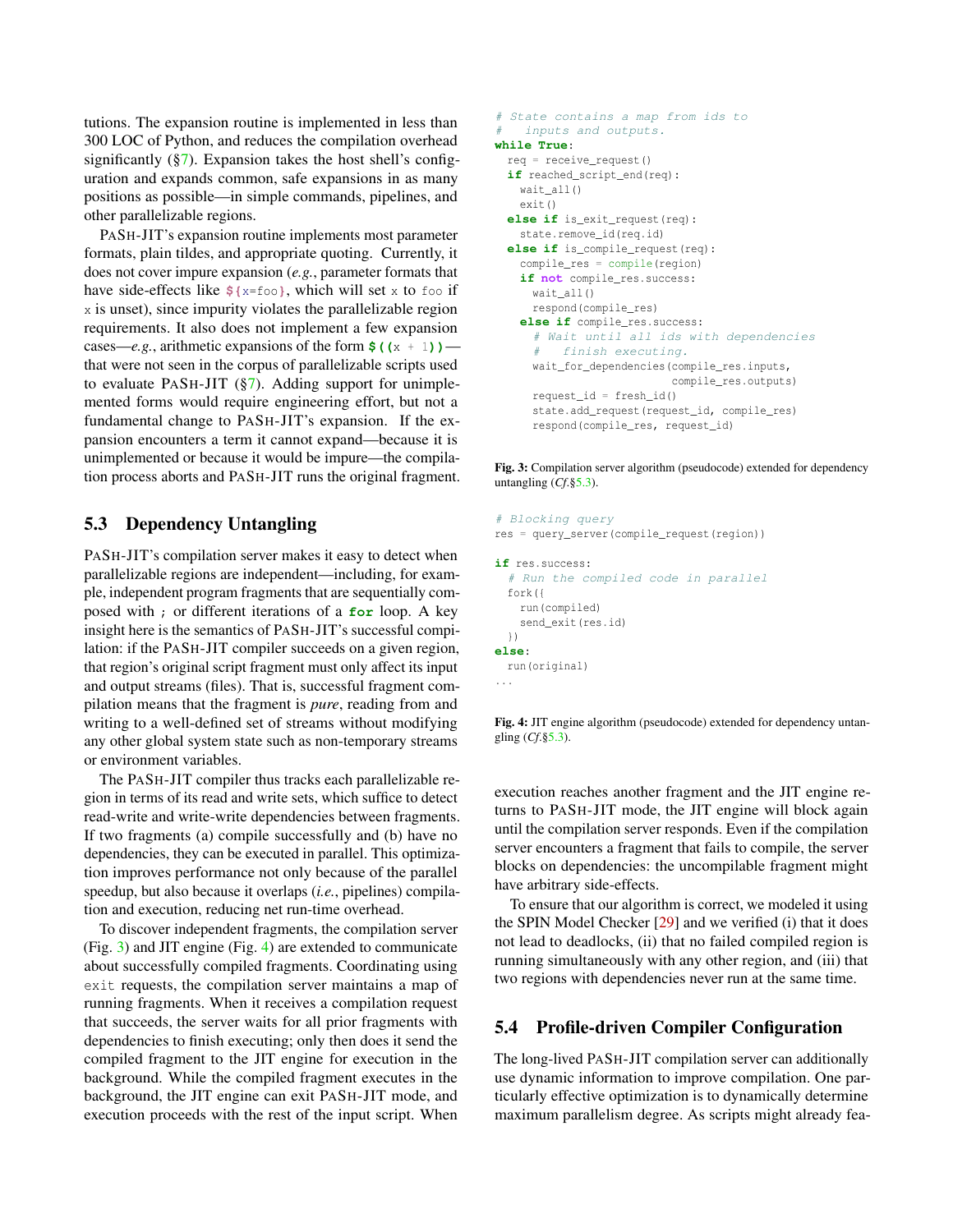ture task-based parallelism, spawning too many data-parallel processes can overload the system—leading to higher overheads that cut into the speedup or even result in a slowdown. These slowdowns tend to occur when there are many computationally light commands with small inputs, *i.e.*, when the overhead of managing parallelism is higher relative to the actual work to be done. The PASH-JIT compiler can reflect on prior fragments to determine an appropriate parallelism degree.

The compilation server is often queried to compile the *same* fragment many times—*e.g.*, in each iteration of a loop. At run-time, the compiler collects and maintains execution-time information. As program fragments are recompiled, PASH-JIT tries progressively narrower parallelization degrees in an attempt to minimize overall execution time.

#### 6 Commutativity Awareness

Commutative commands can improve parallelization gains by allowing PASH-JIT to split and process data-parallel partial inputs in small and order-independent batches. Splitting input into many small batches improves expected CPU utilization and allows for additional pipeline parallelism. CPU utilization is improved due to an increase in partial input batches: the more work items, the more uniform the work each parallel copy does. Additional pipeline parallelism is achieved by overlapping input splitting and processing: rather than reading the entire input before deciding how to split it into batches, input can be split via small incremental steps that are immediately handed off to data-parallel commands for processing.

The PASH-JIT compiler uses these insights to produce more efficient parallel implementations of scripts that contain commutative commands. It introduces a few auxiliary nodes in its intermediate representation (IR) that orchestrate parallel execution for stateless and commutative commands, and compiler transformations that insert these nodes in a dataflow graph. It also provides efficient primitives implementing these nodes when instantiating in the parallel target script.

#### 6.1 Compilation: Dataflow Model

The PASH-JIT compiler operates on a dataflow IR that builds on PASH-AOT, where commands correspond to nodes and communication channels correspond to edges between nodes. To enable commutativity-aware transformations, PASH-JIT extends PASH-AOT's annotation framework  $(\S_5.1)$  to indicate whether a command invocation is commutative (in addition to its parallelizability characteristics).

Command nodes: PASH-JIT introduces the following four dataflow nodes, which correspond to PASH-JIT-provided binary commands available in the PATH: c\_split, c\_wrap, c\_strip, and c\_merge. The c\_split node takes a single in-



Fig. 5: Overview of commutativity-aware transformations.

put stream and N output streams. It splits its input into small batches, prepends a header on each batch identifying its sequence number, and then forwards it to one of the N outputs depending on a load-balancing strategy. Currently, PASH-JIT implements a round-robin strategy. The c\_merge node performs the inverse operation: it merges N input streams into one and removes any headers. The c\_wrap command is used to wrap stateless commands. It removes the header, forwards the input to the command, and then adds the header back to the command output. Finally,  $c$ \_strip is a single-input-singleoutput header-removal node that often precedes commutative commands.

Transformations: To expose commutativity-aware parallelism, PASH-JIT transforms the dataflow graph; see §2 for an example. The transformations are visualized in Figure 5. The first transformation introduces a pair of c\_split and c\_merge before any commutative (*e.g.*, sort) or stateless (*e.g.*, grep) command. Another transformation then tries to eliminate unnecessary splits and merges, delaying c\_merge as late as possible (*i.e.*, enclosing the biggest possible part of the graph). If a stateless command follows a c\_merge, the command is wrapped with c\_wrap and the c\_merge is commuted after it. If a commutative command follows a c\_merge, the command is parallelized and c\_merge is transformed to a set of c\_strip commands. Finally, if a c\_split follows a c\_merge, then the two are fused together to the identity function, connecting the inputs of c\_merge with the outputs of c\_split.

An important execution invariant is that c\_split and c\_merge (or c\_strip) satisfy the requirements of well-formed parentheses, *i.e.*, a c split must always be followed by a c\_merge or a set of c\_strip commands. PASH-JIT's dataflow graphs are essentially bimodal, since subgraphs that are between a c\_split and a c\_merge will execute with batches, requiring all commands in them to be wrapped with c\_wrap, while the rest of the dataflow graph executes like the original.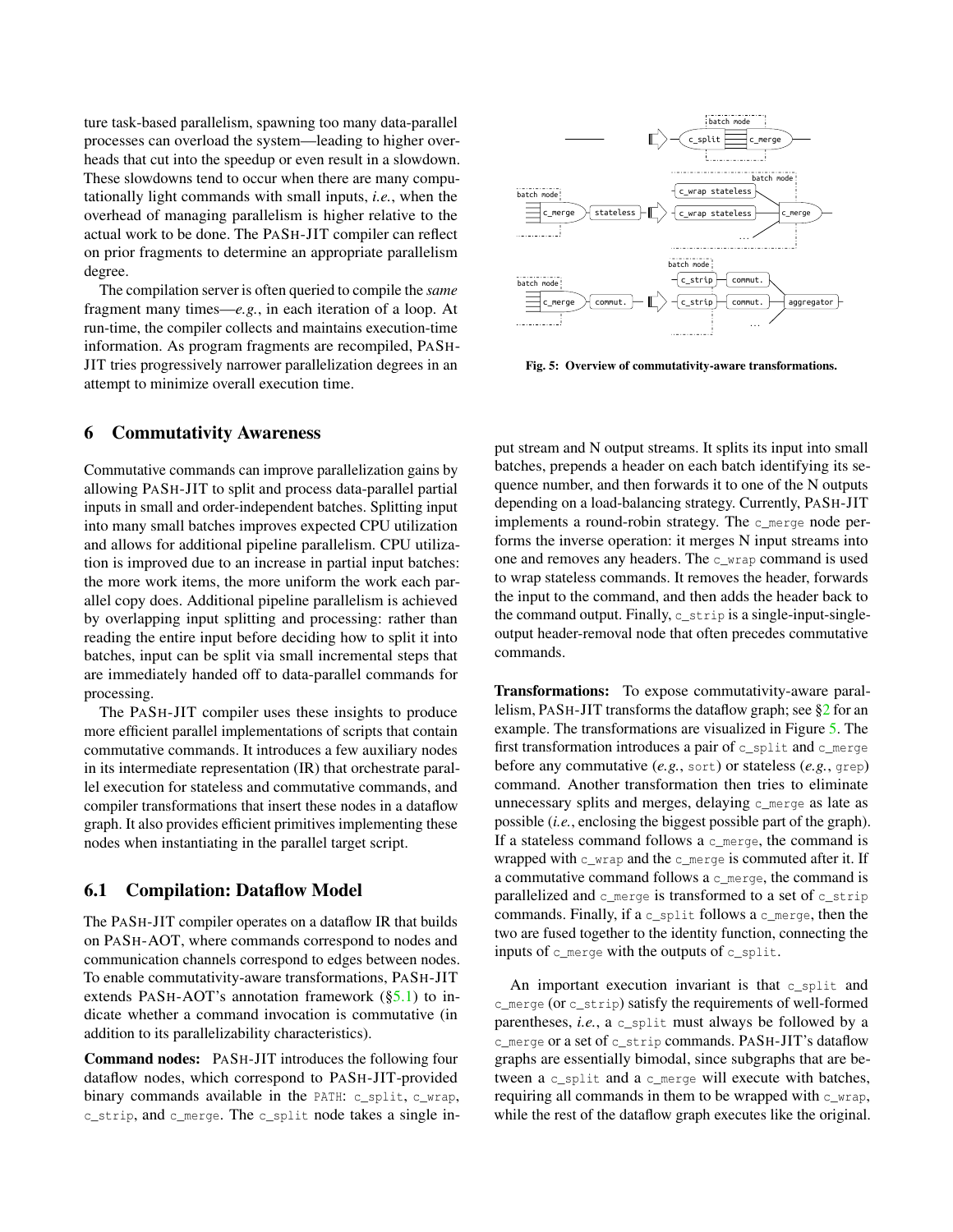|    | Benchmark Set                     | <b>Short Label</b> | Sections     | Scripts                     | LOC | Input          | Source             |
|----|-----------------------------------|--------------------|--------------|-----------------------------|-----|----------------|--------------------|
|    | <b>POSIX Test Suite</b>           | <b>Posix Tests</b> | §7.1         |                             | 29k |                | [26]               |
|    | Common & Classic One-liners       | <b>Classics</b>    | $§7.1 - 7.3$ | 10                          | 123 | 14G            | [6, 7, 33, 41, 59] |
| 3  | Bell Labs Unix50                  | Unix50             | $$7.1 - 7.3$ | 36                          | 142 | 21G            | [8.37]             |
| 4  | <b>COVID-19 Transit Analytics</b> | COVID-mts          | $§7.1 - 7.3$ | 4                           | 79  | 3.4G           | [62]               |
| 5  | Natural-Language Processing       | <b>NLP</b>         | $§7.1 - 7.3$ | 21                          | 306 | $1060$ books   | [15]               |
| 6  | <b>NOAA Weather Analysis</b>      | AvgTemp            | $$7.1 - 7.3$ |                             | 31  | 36.2G          | [65]               |
|    | Wikipedia Web Indexing            | WebIndex           | $$7.1 - 7.3$ |                             | 116 | $1000$ files   | [63]               |
| 8  | Video/Audio Processing            | MediaConv          | $§7.1 - 7.3$ |                             | 35  | $2.2 + 2.2G$   | [52, 56]           |
| 9  | Program Inference                 | ProgInf            | $$7.1 - 7.3$ |                             | 18  | 2330 libraries | [64]               |
| 10 | Traffic/PCAP Log Analysis         | LogAnalysis        | $$7.1 - 7.3$ | $\mathcal{D}_{\mathcal{L}}$ | 63  | $10 - 20G$     | [52, 56]           |
| 11 | Genomics Computation              | Genomics           | $$7.1 - 7.3$ |                             | 34  | 100G           | [11, 51]           |
| 12 | <b>AUR Package Compilation</b>    | AurPkg             | $$7.1 - 7.3$ |                             | 27  | 150 packages   | $\lceil 13 \rceil$ |
| 13 | Encryption/Compression            | FileEnc            | $§7.1 - 7.3$ | $\mathcal{D}_{\mathcal{L}}$ | 44  | 20G            | [43]               |
| 14 | Microbenchmarks                   | MicroBench         | §7.3         |                             | 6   |                | custom (ours)      |

Tab. 1: Benchmark summary. Summary of all the benchmarks used to evaluate PASH-JIT and their characteristics.

## 6.2 Runtime: Commutativity Implementation

The runtime splits the source in small batches (that contain complete lines) in a round-robin fashion.

**Protocol:** To reconstruct the order of different outputs while merging, PASH-JIT needs to keep track of ordering as input batches are sent to different command copies for processing and, more generally, as input-output batches flow throughout the parallelized script. To achieve this, PASH-JIT wraps all input batches with a header that contains the three following fields: block\_id, for ordering blocks; block\_size, the size of the block in bytes; and is\_last, a boolean value true only for the last block with a given block\_id.

Utilization and deadlocks: PASH-JIT must avoid deadlocks during write operations between the wrapper commands and the commands they wrap—*i.e.*, the two should never be blocked trying to write at the same time. Additionally, the wrappers must maximize utilization of the command they wrap, *i.e.*, they should never wait on input unnecessarily. To avoid deadlocks, PASH-JIT wrappers use non-blocking read and write; and to increase utilization and reduce waiting time, they write in small chunks of 32KB.

Handling inputs with long lines: An input may contain lines that are longer than the c\_split block size. Such an event leads to non-uniform block sizes and high memory consumption, because each block must be read and sized completely before splitting and adding to the header. PASH-JIT addresses this issue by introducing the is\_last header field in c\_split: if a block exceeds the specified size (due to containing large lines) the block is split into multiple blocks; all blocks share the same block\_id but only the last sets is\_last to true. Sub-blocks with the same block\_id are sent downstream in-order, and therefore downstream commands can use the is\_last information to correctly reconstruct the output and know when a block ends. Block splitting reduces memory requirements and improves performance, as it allows for higher utilization regardless of the frequency of newlines. And blocks maintain a constant size throughout the flow, de-

spite the presence of commands with high output-to-input ratio such as curl.

Handling small inputs: Inputs that are smaller than c\_split's block size lead to a single block and thus sequential execution. PASH-JIT's c\_split addresses this issue by first attempting to read an input size *s* equal to downstream\_count \* block\_size bytes before forwarding any blocks. If the total input is larger than *s*, this buffering ensures that all parallel instances will get at least one block; if the total input is smaller than *s*, then the input read is resplit into blocks fairly and forwarded downstream. The size *s* is configurable and defaults to 1MB, which we empirically determined avoids both high overhead and low utilization.

## 7 Evaluation

The PASH-JIT implementation comprises 6784 lines of Python (preprocessor, compilation server, expansion, compiler, and parser), 1011 lines of shell code (JIT engine and various utilities), and 1174 lines of C (commutativity primitives, and other runtime components). All line counts are of semantically meaningful lines only.

To evaluate PASH-JIT, we use three experiments on benchmarks (Tab. 1). The first experiment focuses on PASH-JIT's compatibility and uses the entire POSIX test suite as well as additional scripts  $(\frac{87.1}{7})$ . The second experiment focuses on the performance gains achieved by PASH-JIT's parallelization, evaluated using a variety of benchmarks and workloads (§7.2). The last experiment zooms into PASH-JITinternal overheads and associated optimizations (§7.3).

Hardware & software setup: PASH-JIT was run on 64 physical  $\times$  2.1GHz Intel Xeon E5-2683 cores with 512GB of RAM, Debian 4.9.144-3.1, GNU Coreutils 8.30-3, GNU Bash 4.4.20(1), and Python 3.7.3. There is no special configuration in hardware or software. We use Dash v.0.5.8-2.10 and Ksh v.93u+ 2012-08-01. All scripts were executed completely unmodified, using environment variables, loops, and other shell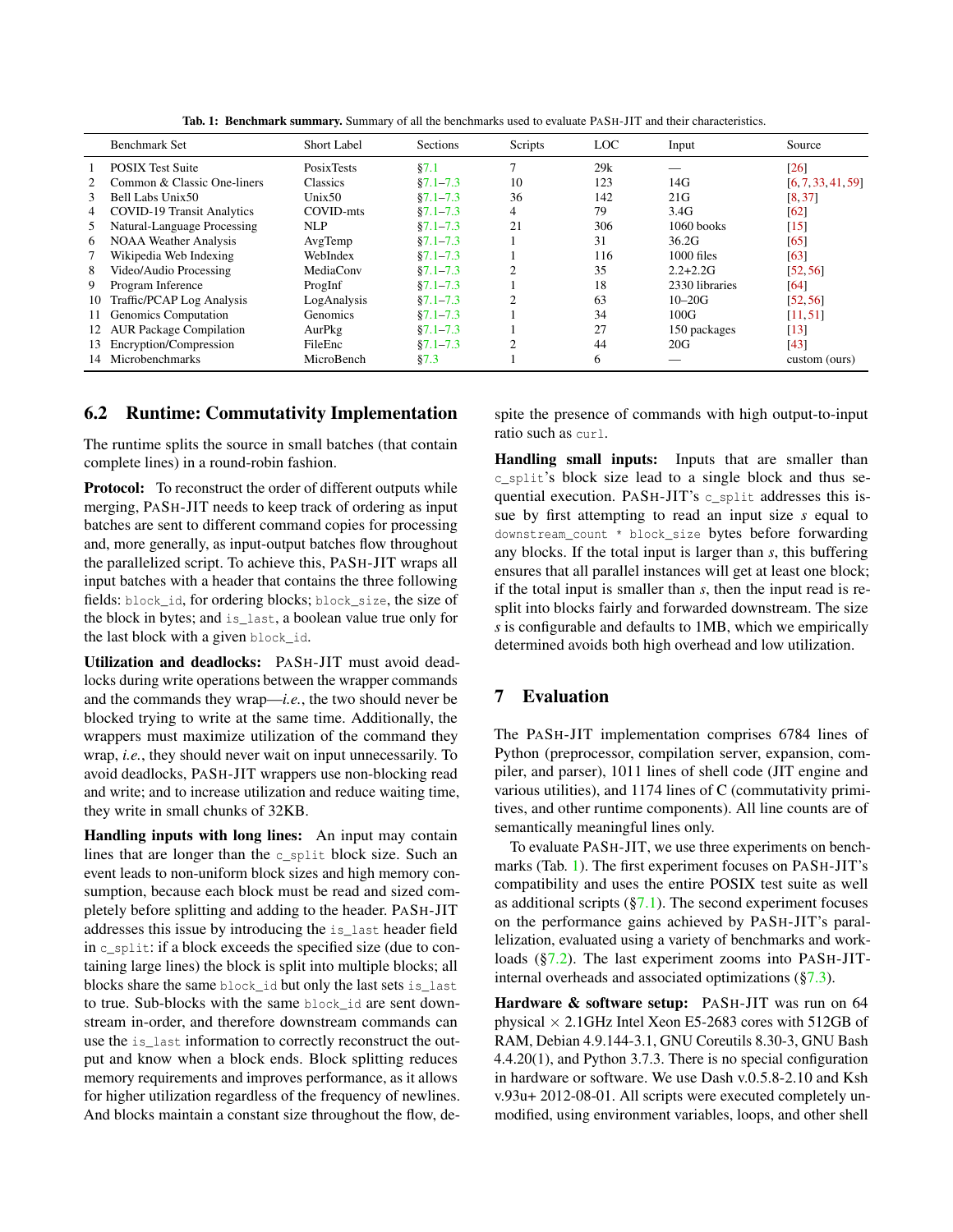Tab. 2: Correctness results. Running the POSIX test suite on Bash and PASH-JIT. Tests are grouped in rows by theme. Columns contain the group name, total tests, non-applicable tests, and passing tests for PASH-JIT and Bash.

|   | <b>Test Suite</b>         | <b>Tests</b> | Untested | PASH-JIT | Bash  |
|---|---------------------------|--------------|----------|----------|-------|
|   | Parsing                   | 38           | 5        | 33/33    | 33/33 |
| 2 | Expansion                 | 83           | 8        | 71/75    | 71/75 |
|   | <b>Errors</b>             | 38           | 3        | 26/35    | 27/35 |
| 4 | Commands and redirects    | 99           | 2        | 96/97    | 96/97 |
|   | 5 Subshells and pipelines | 56           |          | 46/49    | 46/49 |
| 6 | <b>Builtins</b>           | 113          | 40       | 60/73    | 61/73 |
|   | Special cases             | 67           | 21       | 42/46    | 42/46 |

constructs. To minimize statistical non-determinism, we host our experimental infrastructure on our own premises, avoid sharing with other research groups, and repeat the experiments several times noting imperceptible variance.

## 7.1 Correctness

We evaluate the correctness of PASH-JIT across all benchmarks from Tab. 1 by checking that PASH-JIT's stdout and exit status are equivalent to the ones produced from Bash. The output is over 650 million lines (18GB), taken from 82 scripts, in all of which PASH-JIT's output and exit status are correct. To increase our confidence on correctness, we use the POSIX shell test suite with both Bash and PASH-JIT.

Benchmarks: The POSIX test suite is a thorough evaluation of shell behavior, comprising 1007 'assertions' evaluated using 494 distinct, assertion-numbered test cases over 29k LOC of shell scripts (plus library support). We exclude (a) 78 test cases because they test the platform (*e.g.*, locales) rather than the shell, and (b) 8 cases because they test interactivity, which is out of scope for PASH-JIT  $(\S1)$ . These leave a total of 408 runnable test cases. The test cases use a mix of shell language features (*e.g.*, redirection, pipes), builtin commands (*e.g.*, set, echo), and standard UNIX utilities (e.g., printf, grep). The POSIX suite tests many corner cases of shell behavior—*e.g.*, that aliases ending in space continue alias expansion (Assertion no. 284), that pipelines take precedence over redirections in their constituent commands (no. 454), or that **return** in a trap action restores the previous command's exit status (no. 651)—totaling several thousand behaviors. The exact number of 'tests' is hard to quantify: some test cases check a single behavior (*e.g.*, expanding an unset variable under set -u); others check hundreds (*e.g.*, many different characters escape properly; many different arithmetic expressions evaluate correctly).

Results: PASH-JIT overwhelmingly agrees with Bash (Tab. 2). PASH-JIT passes 374 and fails 34 POSIX tests, while Bash passes 376 and fails 32 POSIX tests. PASH-JIT diverges from Bash on the test cases for a mere 2 tests (no. 430 and 691) where Bash passes but PASH-JIT fails. These two failures concern the ranges of non-zero exit status and

are in fact due to an unusual inconsistency in Bash itself (see "Discussion", below).

When running the test suite, PASH-JIT invokes the compiler a total of 3304 times, each for a different potentially optimizable fragment; 713 (20%) of those invocations successfully compile, *i.e.*, PASH-JIT generates and runs parallel code. Successful compilation does not necessarily translate to a speedup on individual tests, though: the POSIX suite tends to test with small scripts, so the compiled fragments contain very little computation—not much for PASH-JIT to optimize.

Discussion: PASH-JIT diverges from Bash in two cases only in the exit status returned. Both PASH-JIT and Bash exit with an error: Bash returns 1, and PASH-JIT returns 127. For the two failing cases, POSIX mandates (since 2008) that the exit status be between 1–125, making PASH-JIT's behavior incorrect. Why does PASH-JIT produce a different status?

Bash is inconsistent when called with the -c flag. Contrary to most other shells (*i.e.*, dash, ksh, mksh, posh, sash, Smoosh, yash, zsh), Bash is the only shell that, when failing during -c invocations, exits with 127—*i.e.*, outside the POSIX-mandated range. When PASH-JIT invokes the underlying Bash interpreter using -c in order to set \$0, it receives and propagates an exit status that does not comply with POSIX. The rest of the Bash failing tests are caused by various subtleties; it is not clear which failures are 'true bugs' and which are considered desirable divergences from the spec. Greenberg and Blatt [24] discuss how implementations diverge from the POSIX spec. PASH-JIT mirrors the behavior of Bash in all those cases.

To put the number of diverging tests of PASH-JIT and Bash into perspective, we note that other production shells fail in significantly greater numbers: dash passes 3 tests that Bash fails and fails 20 that Bash passes; ksh passes 2 tests that Bash fails and fails 20 that Bash passes; and zsh cannot run the test suite at all. These results combined show that, in practice, PASH-JIT is virtually indistinguishable from its underlying shell interpreter on POSIX features.

## 7.2 Performance

We evaluate PASH-JIT's performance on 12 sets of real-world shell scripts taken from a variety of sources (Tab. 1, rows 2– 13), totalling 82 shell scripts and 1015 LOC.

Benchmarks: Classics and Unix50 contain classic and recent (c. 2019) scripts making heavy use of UNIX and Linux built-in commands. COVID-mts contains four scripts used to analyze real telemetry data from mass-transit schedules during a large metropolitan area's COVID-19 response. NLP contains several scripts from UNIX-for-poets, a tutorial for developing programs for natural-language processing out of UNIX and Linux utilities. AvgTemp contains a large script downloading and processing multi-year temperature data across the US. WebIndex is a large multi-stage script for web crawling and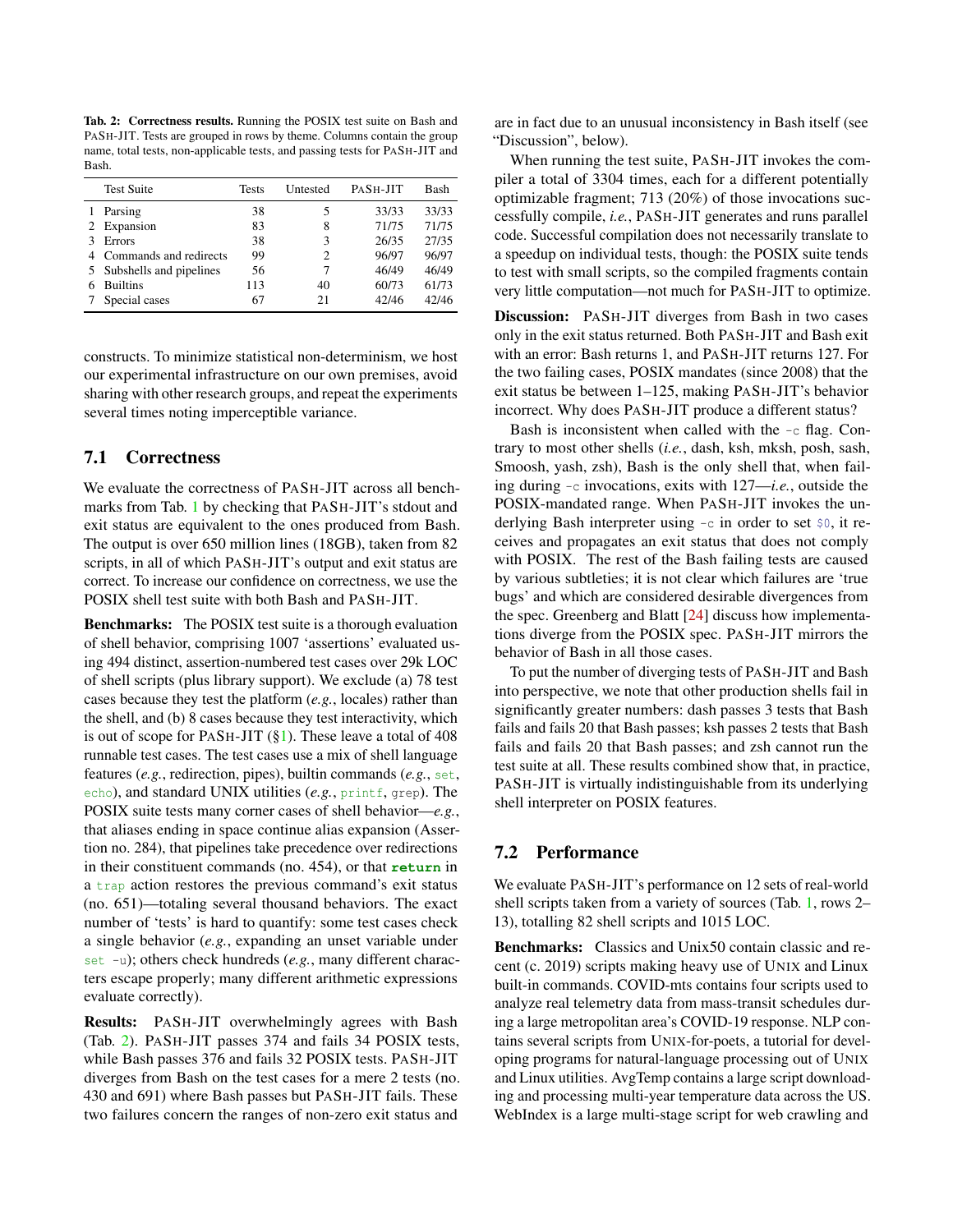

Fig. 6: PASH-JIT Performance. PASH-JIT speedup (*vs.* PASH-AOT whenever possible) over Bash for Tab. 1 rows 2–5 (left, box) and 6–13 (right, bar) (*Cf*.§7.2).

indexing, using a variety of third-party and built-in utilities. MediaConv contains two scripts that process, transform, and compress video and audio files. ProgInf contains a script that downloads JavaScript packages from the npm registry and applies a security-oriented static program analysis. LogAnalysis contains two scripts that apply typical system-administration and network-traffic analyses over log files. Genomics contains a script that processes next-generation sequencing data for the purposes of diagnostic virology. AurPkg contains the main script that compiles, builds, and packages software for the AUR Linux distribution. Finally, FileEnc contains long aliases that encrypt and compress files.

Results: PASH-JIT surpasses PASH-AOT's speedups (*vs.* Bash) on existing benchmarks and extends speedups to new ones (Fig. 6). Box-plots show results for multi-benchmark suites (Tab. 1, rows 2–5) and bars for individual scripts (Tab. 1, rows 5–13). PASH-JIT can run several more scripts than PASH-AOT (for which performance bars are set to 0). Across all benchmarks, PASH-JIT achieves an average speedup of  $5.86 \times$  (*vs.* 2.9 $\times$  for PASH-AOT) and a maximum speedup of 33.7× (*vs.* 15.38× for PASH-AOT).

A few scripts exhibit slowdowns when compiler startup, runtime, and parallelization overheads (splitting, merging) start dominating. PASH-JIT decelerates 14 scripts; PASH-AOT decelerates 20 scripts—and cannot run 30 additional scripts that PASH-JIT parallelizes. The scripts that PASH-JIT decelerates either have short sequential running times (8ms– 10s) or have very short-running fragments in tight loops (*e.g.*, 1K iterations, 14ms per iteration). For example, PASH-JIT decelerates Unix50's 20.sh (Bash: 8ms; PASH-JIT: 1.3s) and NLP's no-vowel.sh (Bash: 14s; PASH-JIT: 0.24×), on which PASH-AOT cannot operate.

Discussion: PASH-JIT is faster than PASH-AOT on all suites 2–5 (w.r.t. average) and on all individual benchmarks 5–13, often by a significant margin  $(3.1\times)$ .

PASH-JIT speeds up many scripts PASH-AOT cannot, as PASH-AOT's ahead-of-time parallelization cannot reason about the shell's dynamic features. PASH-AOT offers no speedup on the NLP suite, nor on any individual scripts except



Fig. 7: PASH-JIT Dynamic Optimizations. PASH-JIT speedup over Bash when toggling profile-driven compiler configuration and dependency untangling for Tab. 1 row 5 (left, box) and 6, 8–13 (right, bar) (*Cf*.§7.3).

for AvgTemp and WebIndex.

Compared to Bash, PASH-JIT is faster (or at least as good) in all cases, except when the given script is very short-running (*e.g.*, unix50-20.sh), or with a tight loop with a very shortrunning body (*e.g.*, nlp-no-vowel.sh).

# 7.3 Further Microbenchmarks

This section zooms into the benefits of PASH-JIT's optimizations targeting dependency untangling, profile-driven compiler configuration, commutativity analysis, and JIT engine overheads.

Dynamic optimizations: To better understand the benefits of dependency untangling and profile-driven compiler configuration (CC), we use benchmarks that have sequences of statements—*e.g.*, some form of sequential composition or **for**-loops: rows 5, 6, 8–13 from Tab. 1. One-line scripts such as Unix50 and WebIndex feature single pipelines and thus cannot benefit from any inter-region optimizations.

Across all scripts and compared to Bash, PASH-JIT achieves a speedup of  $8.17\times$ . PASH-JIT without profiledriven CC achieves  $7.58\times$ , and additionally without dependency untangling  $0.55 \times$  (Fig. 7). The  $0.55 \times$  slowdown is due to limited intra-region parallelization in these benchmarks.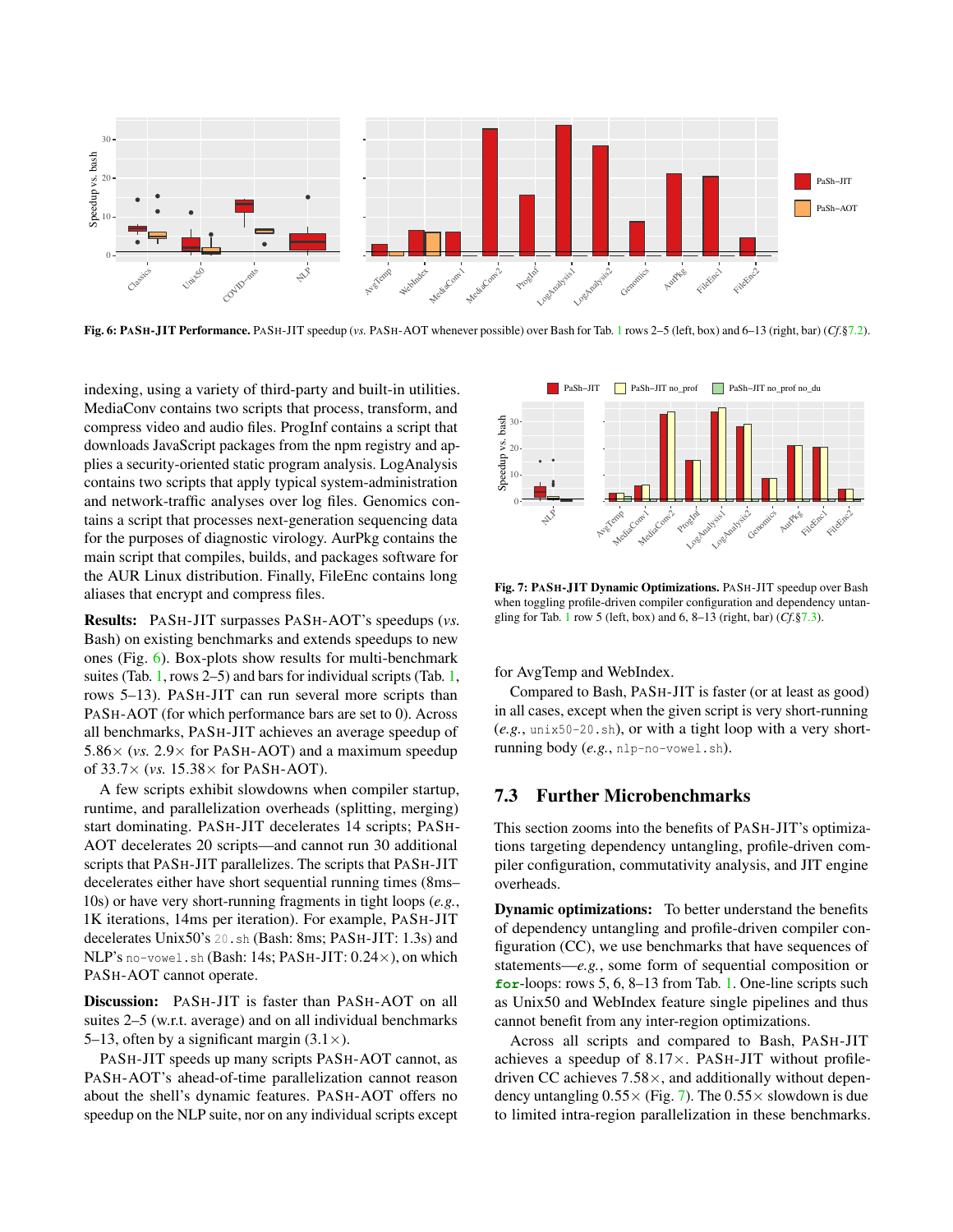

Fig. 8: PASH-JIT Commutativity Awareness. PASH-JIT speedup over Bash when toggling commutativity awareness for Tab. 1 rows 2–4 (left, box) and 6, 7 (right, bar) (*Cf*.§7.3).

Profile-driven CC may slightly reduce speedup in highly parallelizable scripts, because it explores lower parallelization degrees.

Commutativity awareness: To evaluate the benefits of commutativity-related optimizations, we focus on all scripts with intra-region parallelization potential: Classics, Unix50, COVID-mts, AvgTemp, and WebIndex; the performance of the rest is affected negligibly by changes to single-region transformations. We disable all dynamic optimizations to isolate the benefits of commutativity, and compare with the sequential Bash baseline.

Commutativity-aware PASH-JIT achieves an average speedup of  $4.52 \times$  and a maximum of  $14.68 \times$  (Fig. 8). Without commutativity-related optimizations, PASH-JIT achieves an average speedup of  $3.72\times$  and a maximum of  $15.38\times$ . Commutativity improves the average case but not cases that already see high speedups, as these (1) have negligible overheads coming from input reading—most overheads come due to line processing—and (2) commutativity extensions add some overhead due to the c\_wrap primitive.

JIT engine overhead: To evaluate the benefits of PASH-JIT's runtime optimizations, we design a worst-case parallelization benchmark: a script that contains a **for** loop that performs 100 iterations of echo hi. A tight loop with a minimal-overhead body empha-

| Config.      | Time(s) |
|--------------|---------|
| Bash         | 0.008   |
| PASH-JIT-esd | 59.334  |
| PASH-JIT-sd  | 15.376  |
| PASH-JIT-d   | 6.124   |
| PASH-JIT     | 4.708   |
|              |         |

sizes the JIT engine overheads by allowing no parallelization gains. The table on the right shows the run-time performance of four PASH-JIT configurations compared to Bash: (1) PASH-JIT without custom expansion, compilation server, and dynamic optimizations, (2) PASH-JIT without compilation server, and dynamic optimizations, (3) PASH-JIT without the dynamic optimizations, and (4) the complete PASH-JIT. PASH-JIT's runtime optimizations (custom expansion, compilation server, and dependence untangling) improve performance by  $12 \times$  (over the -esd configuration without them). As echo hi writes to stdout, dependence untangling does not manage to run it in parallel, and thus its benefit is only due

to pipelining. Even then, PASH-JIT's JIT engine overhead is not negligible (about 47ms per JIT invocation), as it needs to save the state and invoke the compiler for every iteration of the loop body.

# 8 Related Work

Parallel shell scripting: Recent work addresses significant challenges related to automatic shell script parallelization. POSH [52] and PASH-AOT [63] are mostly-automated ahead-of-time shell-script parallelization systems; as described earlier, these systems focus on fully expanded shell pipelines that do not make use of dynamic features. Recent work explored an order-aware dataflow model as a foundation for modeling the transformations these systems perform and proving them correct [28]. To enable divide-and-conquer parallelism, KumQuat [55] proposes a program-synthesis technique for generating aggregators for black-box commands.

PASH-JIT builds on all this prior work, addressing fundamental limitations in static, ahead-of-time parallelization: AOT approaches apply to a very small subset of real shell scripts. By opting for just-in-time parallelization, PASH-JIT achieves parallel script behavior that is practically indistinguishable from the sequential execution—and ample opportunities for additional acceleration.

Other work on shell script parallelization either requires manual effort or is applicable to a smaller subset of scripts than our work. Such work includes: utilities like qsub [19], SLURM [66], and parallel [58]; shells with non-linear pipe topologies [17, 40, 56]; and using the shell itself as a DSL for concurrency [22].

Unix-related parallelization: There has been a significant body of work on parallel (and distributed) UNIX and UNIXlike environments [4, 44, 47], including shell-oriented efforts such as Plan9's rc [49]. Contrary to PASH-JIT, these systems did not (aim to) offer full compatibility with the sequential UNIX shell. They also focused on systems-level and programruntime support, rather than automated program analyses and transformations.

Just-in-time compilation: Just-in-time compilation has been studied for long time  $[3]$ , mainly in two contexts:  $(1)$ as a compilation technique for interpreted languages such as JavaScript [20], where critical type information is unavailable prior to execution; and (2) as a performance optimization over ahead-of-time compilation, allowing for specialization [30, 60], loop unrolling and function inlining [9, 50], and other profile-guided optimizations [34, 46]. PASH-JIT draws inspiration from work in both contexts—resolving unavailable dynamic information at run-time and performing additional optimizations. It also leverages the optimistic compilation technique employed commonly by just-in-time compilers: when it fails to compile (parallelize), it simply runs the original fragment using the shell interpreter as a fallback option.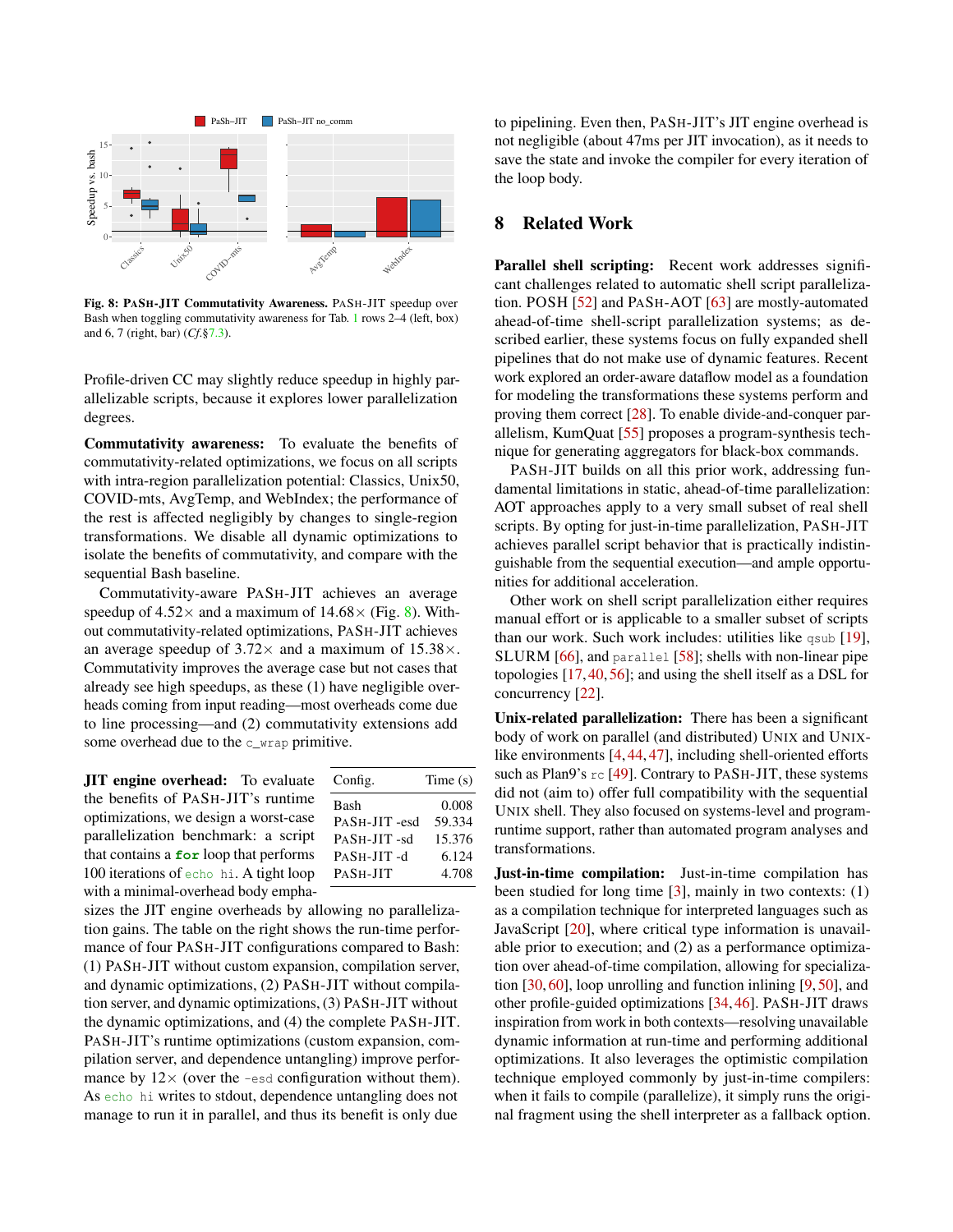PASH-JIT differs from most JITs, dealing with different challenges: it operates at a higher level of abstraction, in a unique programming environment with no single unified runtime.

PASH-JIT also draws inspiration from staged compilation [14] and partial evaluation [32]. These techniques perform some compilation ahead-of-time, waiting for the runtime to specialize and further optimize when there is more information about the environment of the target program and how it is used.

Parallelization in other contexts: More general parallelization support can be grouped into two categories: languages and tools. One approach to parallelization support is to use tools that requires writing in a new higher-level programming language [18, 21, 36] or a dataflow-based model embedded in an existing language [5,12,16,45,57,67]. These tools usually offer automation, but require re-expressing existing computations in domain-specific programming models; PASH-JIT operates on completely unmodified POSIX shell scripts that use unusual features and obscure corner cases.

Another approach to parallelization support uses tools that provide automatic parallelization for standard sequential code, requiring no program modifications but often posing limitations with respect to the granularity of the parallelism that they can extract. The general approach started with explicit DOALL and DOACROSS annotations  $[10, 38]$ , continuing with analysisbased compilers [27, 48, 54], and more recent work using profiling-guided speculation [1, 31, 35, 42, 61]. PASH-JIT draws inspiration from this line of work: it does not require manual modification to user code, and it leverages run-time information to optimize and parallelize user scripts. Existing tools work on imperative code with memory accesses, but PASH-JIT works at a higher level of abstraction: commands that affect the file system and the broader executing environment.

Shell correctness and POSIX compliance: Smoosh [24] offers a formalized, executable reference semantics for the POSIX shell, aiming to address subtleties in the standard [2]. PASH-JIT leverages Smoosh to identify and resolve issues in its JIT engine (§4) and to guide its early expansion routine (§5.2). It also builds on Smoosh's analysis to leverage the POSIX test suite for characterizing shell behavior.

PASH-JIT reimplements Smoosh's libdash [23], which presents dash's parser as a library  $(\S3.3)$ . We chose libdash over Morbig [53] because (1) libdash reuses dash's production-grade parser, and (2) libdash supports lineoriented input, but Morbig is strictly ahead-of-time.

Resurgence of shell research: Recent shell research [24,25, 39,43,52,55,56,63] highlights renewed interest in shell scripting both as a vehicle for impactful research and as a target worthy of scientific attention. We see PASH-JIT as a natural continuation of the insights and research behind recent shellscript parallelization systems [25, 28, 52, 63], allowing other researchers to leverage PASH-JIT's POSIX-compliant highperformance just-in-time compilation in their future work.

#### 9 Discussion & Conclusion

The shell provides a dynamic programming language with complex evaluation-and-expansion semantics and ubiquitous side-effects—effects that interact with the entire UNIX system similar to how a conventional programming language interacts with its runtime environment. The benefits of just-in-time compilation for dynamic languages are clear, and PASH-JIT is the first JIT compiler that targets challenges unique in the UNIX shell ecosystem. PASH-JIT forms a promising drop-in shebang replacement: its POSIX compliance rivals shells in widespread use; and its performance benefits go well beyond the state of the art.

Interactivity: PASH-JIT's design goals (§1) do not include interactivity; an interactive shell switches between consuming its input (shell commands) and redirecting it to its executing commands—challenging for PASH-JIT's loose coupling. Furthermore, avoiding shell modifications leads to additional runtime overhead (since the state of the shell has to be reflected upon and is not accessible with a single dereference). Adding robust support for interactivity and improving runtime overhead would likely require a more intrusive design, *e.g.*, altering Bash's source and interposing directly. However, such a design would make PASH-JIT Bash-specific, requiring users to install a new shell, and would significantly complicate the engineering and maintenance effort involved.

Expansion: Some of PASH-JIT's expansion behaves in a way not exactly as specified by POSIX, although we conjecture (and our evaluation confirms, §7) it is safe. For example, pipelines are supposed to expand each component in its own subshell (though the last component may run in the outer shell, depending on a shell's implementation choices). PASH-JIT's expansion operates on each component of the pipeline early; each component uses its own copy of the shell environment, to simulate the subshells. We haven not proved these early expansions sound, and it would be interesting future work to pursue that, *e.g.*, by using Smoosh's semantics.

Command annotations: PASH-JIT's performance benefits depend on the existence of command parallelizability annotations. The annotations used by PASH-JIT depend on the PASH-AOT annotation library [63], which includes many commands in the POSIX and GNU Coreutils sets. Apart from commands in these sets, a script may contain other commands—for which PASH-JIT will lack annotations and thus will not attempt to parallelize to maintain soundness  $(\S 1)$ . To better harness PASH-JIT parallelization in their scripts, users can: (1) opt for more restricted, rather than more general, utilities with more constrained and thus parallelizable behaviors (*e.g.*, use cut rather than awk when projecting columns, as awk programs are not parallelizable in general); or (2) add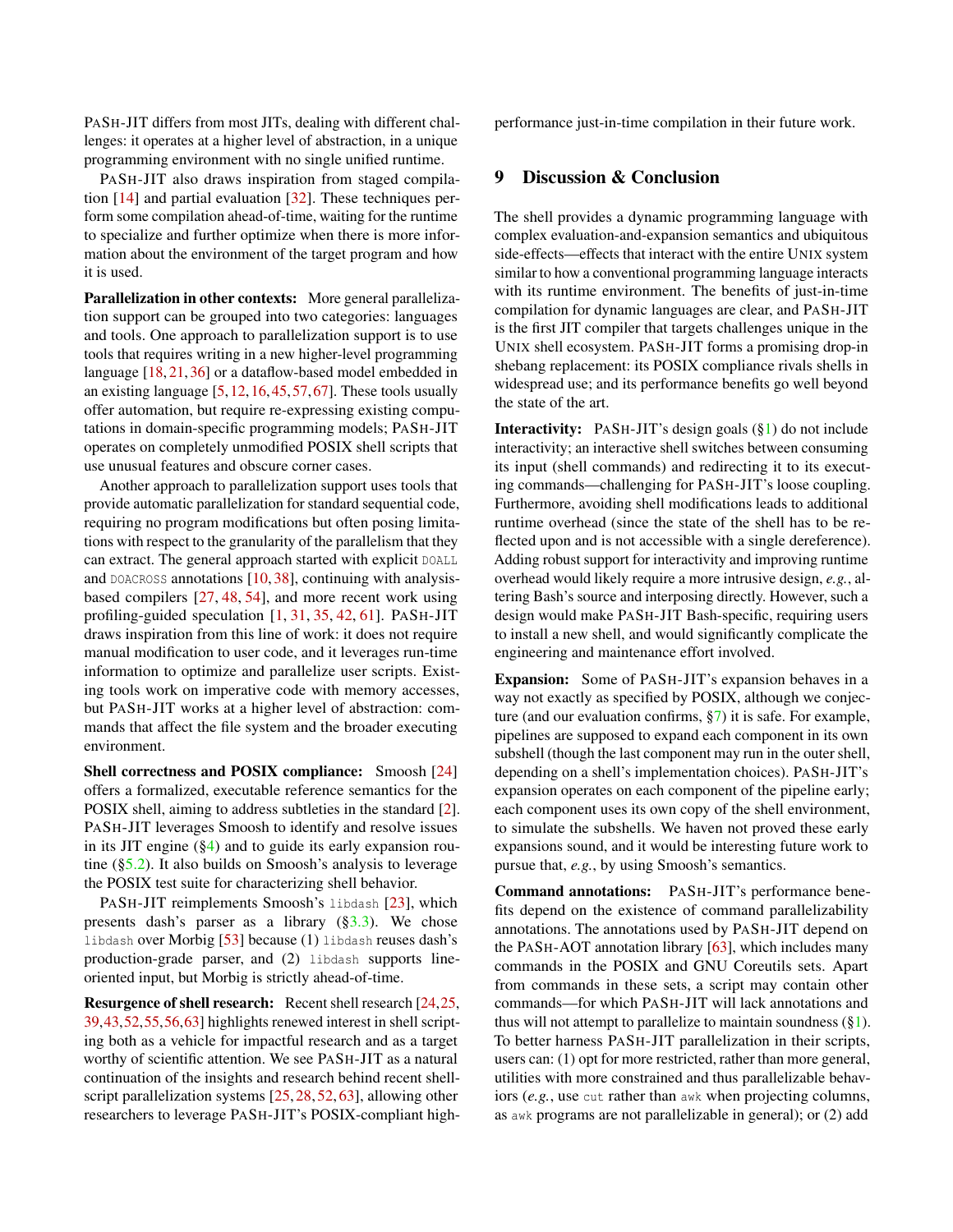their own annotations for custom commands to inform PASH-JIT on how to parallelize them.

Enabling other analyses: Even though PASH-JIT is mainly focused on parallelization, its just-in-time structure is not limited to it. By slightly modifying the preprocessor and by replacing the compilation server logic, PASH-JIT can be made to perform different types of analyses and transformations, while maintaining its benefits—compliance with the underlying shell, loose coupling, and low runtime overheads. This enables exciting avenues of future tooling and support for the shell, like incremental execution, automatic distribution, and safety monitoring.

Conclusion: Fundamentally, PASH-JIT shows that it is possible to build a just-in-time shell-script parallelization infrastructure that is substantially faster and more applicable than prior work, is loosely coupled, and addresses critical challenges associated with the shell ecosystem's polyglot runtime environment. But also, PASH-JIT is not a toy: it enables other researchers to use a production-grade POSIX-compliant shell compiler for impactful future work.

Acknowledgements: We would like to thank Achilles Benetopoulos, Ben Karel, Caleb Stanford, the OSDI 2022 reviewers, and our shepherd, Robert Soulé, for discussions and feedback that helped improve the presentation of the paper; the participants of UCSC's LSD seminar for early discussions on dependency untangling; and the open-source developers who have contributed to PASH. This material is based upon work supported by DARPA contract no. HR00112020013 and no. HR001120C0191, and NSF awards CCF 1763514 and 2008096.

# References

- [1] Sotiris Apostolakis, Ziyang Xu, Greg Chan, Simone Campanoni, and David I August. Perspective: A sensible approach to speculative automatic parallelization. In *Proceedings of the Twenty-Fifth International Conference on Architectural Support for Programming Languages and Operating Systems*, pages 351–367, 2020.
- [2] The Austin Group. POSIX.1 2017: The Open Group Base Specifications Issue 7 (IEEE Std 1003.1-2008), 2018.
- [3] John Aycock. A brief history of just-in-time. *ACM Computing Surveys (CSUR)*, 35(2):97–113, 2003.
- [4] Amnon Barak and Oren La'adan. The MOSIX multicomputer operating system for high performance cluster computing. *Future Generation Computer Systems*, 13(4):361–372, 1998.
- [5] Jonathan C Beard, Peng Li, and Roger D Chamberlain. Raftlib: a C++ template library for high performance

stream parallel processing. *The International Journal of High Performance Computing Applications*, 31(5):391– 404, 2017.

- [6] Jon Bentley. Programming pearls: A spelling checker. *Commun. ACM*, 28(5):456–462, May 1985.
- [7] Jon Bentley, Don Knuth, and Doug McIlroy. Programming pearls: A literate program. *Commun. ACM*, 29(6):471–483, June 1986.
- [8] Pawan Bhandari. Solutions to unixgame.io, 2020. Accessed: 2020-04-14.
- [9] Carl Friedrich Bolz. *Meta-tracing just-in-time compilation for RPython*. PhD thesis, Universitäts-und Landesbibliothek der Heinrich-Heine-Universität Düsseldorf, 2014.
- [10] Michael Burke and Ron Cytron. Interprocedural dependence analysis and parallelization. In *Proceedings of the 1986 SIGPLAN Symposium on Compiler Construction*, SIGPLAN '86, pages 162–175, New York, NY, USA, 1986. ACM.
- [11] Enrico Cappellini, Frido Welker, Luca Pandolfi, Jazmín Ramos-Madrigal, Diana Samodova, Patrick L Rüther, Anna K Fotakis, David Lyon, J Víctor Moreno-Mayar, Maia Bukhsianidze, et al. Early pleistocene enamel proteome from dmanisi resolves stephanorhinus phylogeny. *Nature*, 574(7776):103–107, 2019.
- [12] Paris Carbone, Asterios Katsifodimos, Stephan Ewen, Volker Markl, Seif Haridi, and Kostas Tzoumas. Apache flink: Stream and batch processing in a single engine. *IEEE Data Eng. Bull.*, 38:28–38, 2015.
- [13] Armando Cerna. Pacaur building script.
- [14] Craig Chambers. Staged compilation. *ACM SIGPLAN Notices*, 37(3):1–8, 2002.
- [15] Kenneth Ward Church. Unix™for poets. *Notes of a course from the European Summer School on Language and Speech Communication, Corpus Based Methods*, 1994.
- [16] Jeffrey Dean and Sanjay Ghemawat. Mapreduce: Simplified data processing on large clusters. *Commun. ACM*, 51(1):107–113, January 2008.
- [17] Tom Duff. Rc—a shell for plan 9 and unix systems. *AUUGN*, 12(1):75, 1990.
- [18] Matteo Frigo, Charles E Leiserson, and Keith H Randall. The implementation of the cilk-5 multithreaded language. *ACM Sigplan Notices*, 33(5):212–223, 1998.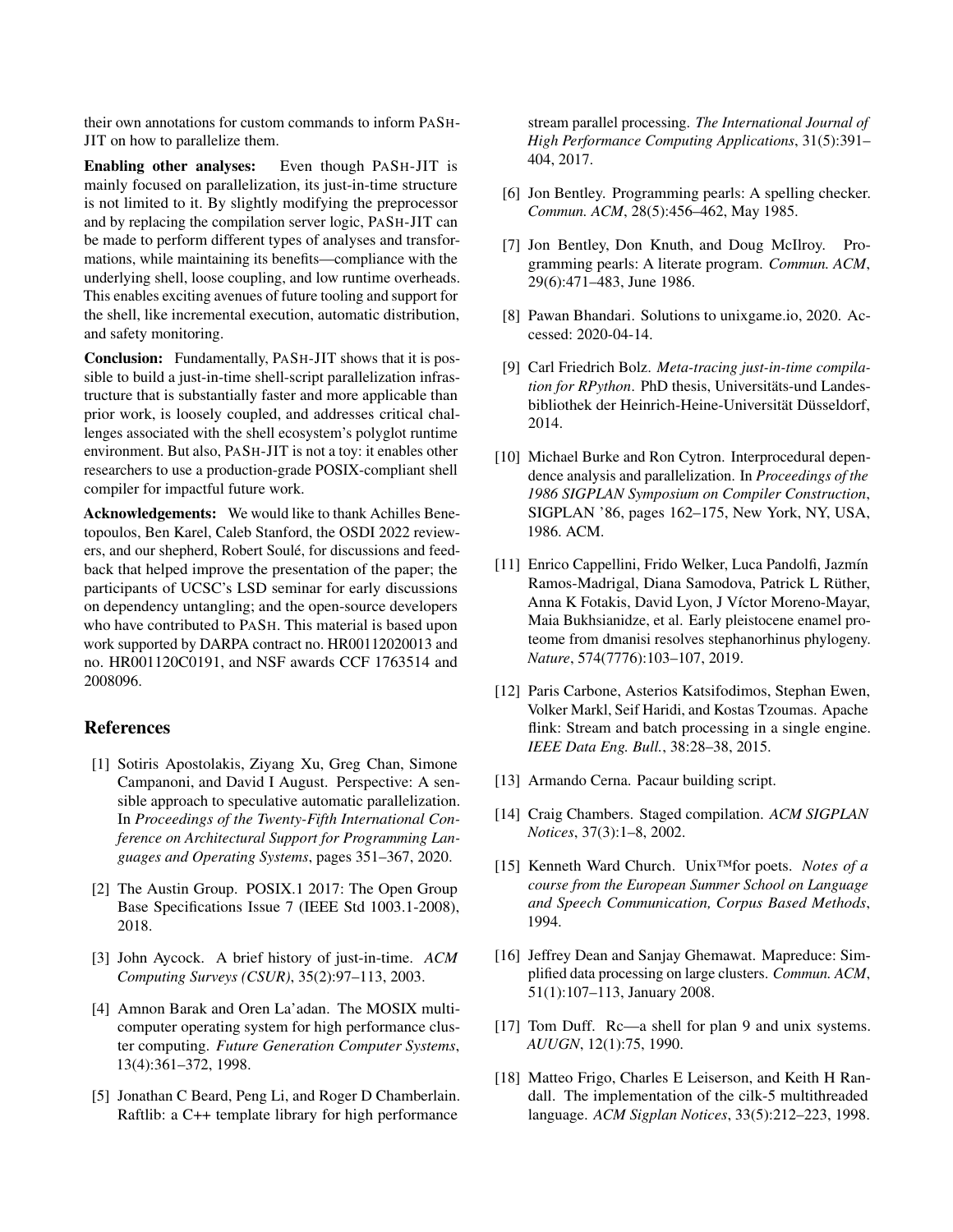- [19] Wolfgang Gentzsch. Sun grid engine: Towards creating a compute power grid. In *Proceedings First IEEE/ACM International Symposium on Cluster Computing and the Grid*, pages 35–36. IEEE, 2001.
- [20] Google. V8 javascript engine. https://developers. google.com/v8/.
- [21] Michael I Gordon, William Thies, Michal Karczmarek, Jasper Lin, Ali S Meli, Andrew A Lamb, Chris Leger, Jeremy Wong, Henry Hoffmann, David Maze, et al. A stream compiler for communication-exposed architectures. In *ACM SIGOPS Operating Systems Review*, volume 36, pages 291–303. ACM, 2002.
- [22] Michael Greenberg. The posix shell is an interactive dsl for concurrency. https://cs.pomona.edu/ ~michael/papers/dsldi2018.pdf, 2018.
- [23] Michael Greenberg. libdash. https://github.com/ mgree/libdash, 2019. [Online; accessed December 6, 2021].
- [24] Michael Greenberg and Austin J. Blatt. Executable formal semantics for the POSIX shell: Smoosh: the symbolic, mechanized, observable, operational shell. *Proc. ACM Program. Lang.*, 4(POPL):43:1–43:30, January 2020.
- [25] Michael Greenberg, Konstantinos Kallas, and Nikos Vasilakis. Unix shell programming: The next 50 years. In *Proceedings of the Workshop on Hot Topics in Operating Systems*, HotOS '21, page 104–111, New York, NY, USA, 2021. Association for Computing Machinery.
- [26] The Open Group. Posix. https://pubs.opengroup. org/onlinepubs/9699919799/, 2018. [Online; accessed November 22, 2019].
- [27] Mary W Hall, Jennifer M Anderson, Saman P. Amarasinghe, Brian R Murphy, Shih-Wei Liao, Edouard Bugnion, and Monica S Lam. Maximizing multiprocessor performance with the suif compiler. *Computer*, 29(12):84–89, 1996.
- [28] Shivam Handa, Konstantinos Kallas, Nikos Vasilakis, and Martin C. Rinard. An order-aware dataflow model for parallel unix pipelines. *Proc. ACM Program. Lang.*, 5(ICFP), aug 2021.
- [29] Gerard J. Holzmann. The model checker spin. *IEEE Transactions on software engineering*, 23(5):279–295, 1997.
- [30] Kazuaki Ishizaki, Motohiro Kawahito, Toshiaki Yasue, Hideaki Komatsu, and Toshio Nakatani. A study of devirtualization techniques for a java just-in-time compiler. In *Proceedings of the 15th ACM SIGPLAN conference*

*on Object-oriented programming, systems, languages, and applications*, pages 294–310, 2000.

- [31] Nick P Johnson, Hanjun Kim, Prakash Prabhu, Ayal Zaks, and David I August. Speculative separation for privatization and reductions. *ACM SIGPLAN Notices*, 47(6):359–370, 2012.
- [32] Neil D Jones. An introduction to partial evaluation. *ACM Computing Surveys (CSUR)*, 28(3):480–503, 1996.
- [33] Dan Jurafsky. Unix for poets, 2017.
- [34] Konstantinos Kallas and Konstantinos Sagonas. Hiperjit: A profile-driven just-in-time compiler for erlang. In *Proceedings of the 30th Symposium on Implementation and Application of Functional Languages*, pages 25–36, 2018.
- [35] Hanjun Kim, Nick P Johnson, Jae W Lee, Scott A Mahlke, and David I August. Automatic speculative doall for clusters. In *Proceedings of the Tenth International Symposium on Code Generation and Optimization*, pages 94–103, 2012.
- [36] Milind Kulkarni, Keshav Pingali, Bruce Walter, Ganesh Ramanarayanan, Kavita Bala, and L Paul Chew. Optimistic parallelism requires abstractions. *ACM SIGPLAN Notices*, 42(6):211–222, 2007.
- [37] Nokia Bell Labs. The unix game—solve puzzles using unix pipes, 2019. Accessed: 2020-03-05.
- [38] Amy W. Lim and Monica S. Lam. Maximizing parallelism and minimizing synchronization with affine transforms. In *Proceedings of the 24th ACM SIGPLAN-SIGACT Symposium on Principles of Programming Languages*, POPL '97, pages 201–214, New York, NY, USA, 1997. ACM.
- [39] Aurèle Mahéo, Pierre Sutra, and Tristan Tarrant. The serverless shell. In *Proceedings of the 22nd International Middleware Conference: Industrial Track*, pages 9–15, 2021.
- [40] Chris McDonald and Trevor I Dix. Support for graphs of processes in a command interpreter. *Software: Practice and Experience*, 18(10):1011–1016, 1988.
- [41] Malcolm D McIlroy, Elliot N Pinson, and Berkley A Tague. Unix time-sharing system: Foreword. *Bell System Technical Journal*, 57(6):1899–1904, 1978.
- [42] Mojtaba Mehrara, Jeff Hao, Po-Chun Hsu, and Scott Mahlke. Parallelizing sequential applications on commodity hardware using a low-cost software transactional memory. *ACM Sigplan Notices*, 44(6):166–176, 2009.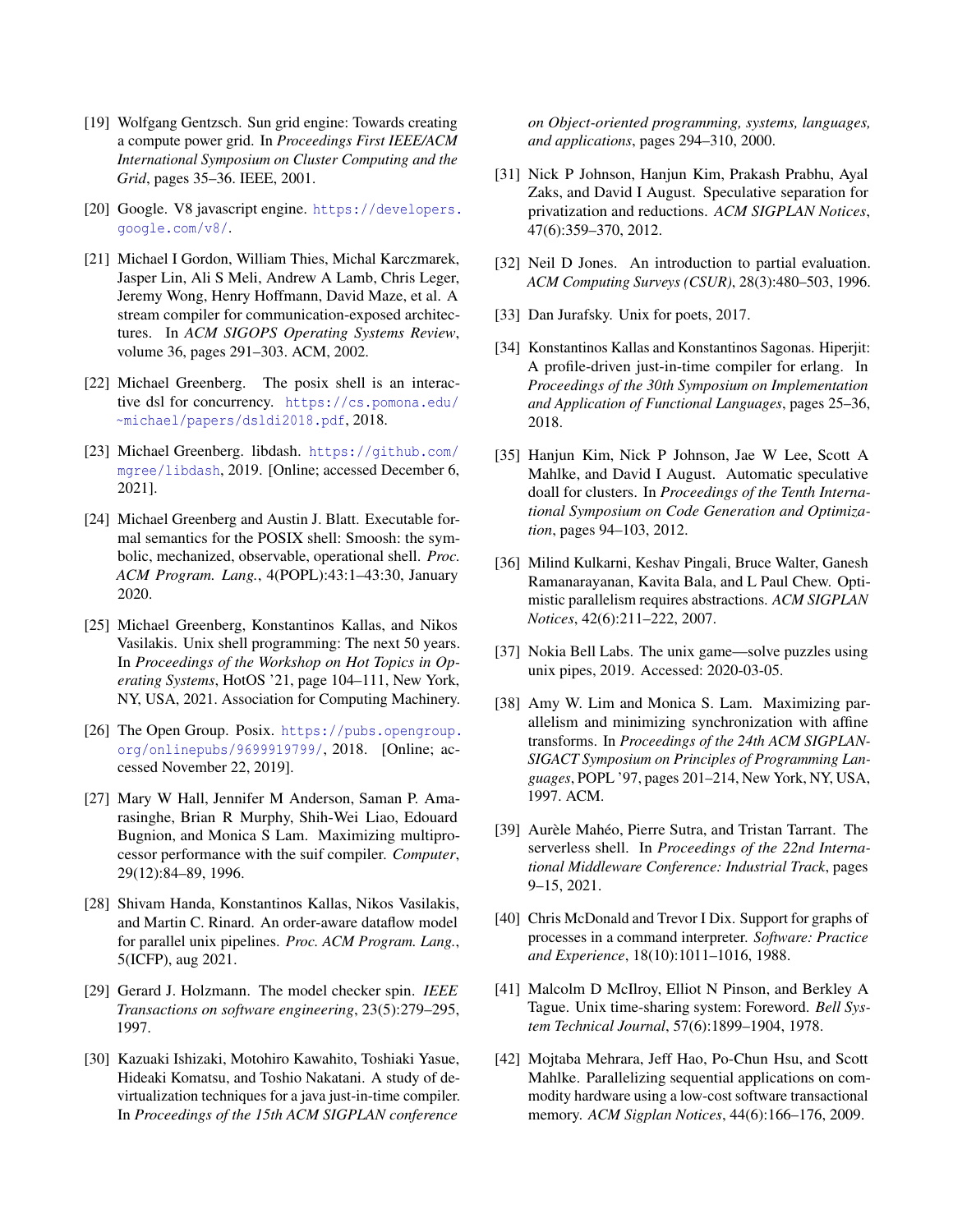- [43] Jürgen Cito Michael Schröder. An empirical investigation of command-line customization. *arXiv preprint arXiv:2012.10206*, 2020.
- [44] Sape J Mullender, Guido Van Rossum, AS Tanenbaum, Robbert Van Renesse, and Hans Van Staveren. Amoeba: A distributed operating system for the 1990s. *Computer*, 23(5):44–53, 1990.
- [45] Derek G. Murray, Frank McSherry, Rebecca Isaacs, Michael Isard, Paul Barham, and Martín Abadi. Naiad: A timely dataflow system. In *Proceedings of the Twenty-Fourth ACM Symposium on Operating Systems Principles*, SOSP '13, pages 439–455, New York, NY, USA, 2013. ACM.
- [46] Guilherme Ottoni. Hhvm jit: A profile-guided, regionbased compiler for php and hack. In *Proceedings of the 39th ACM SIGPLAN Conference on Programming Language Design and Implementation*, pages 151–165, 2018.
- [47] John K Ousterhout, Andrew R. Cherenson, Fred Douglis, Michael N. Nelson, and Brent B. Welch. The sprite network operating system. *Computer*, 21(2):23–36, 1988.
- [48] David A Padua, Rudolf Eigenmann, Jay Hoeflinger, Paul Petersen, Peng Tu, Stephen Weatherford, and Keith Faigin. Polaris: A new-generation parallelizing compiler for mpps. In *In CSRD Rept. No. 1306. Univ. of Illinois at Urbana-Champaign*, 1993.
- [49] Rob Pike, Dave Presotto, Ken Thompson, Howard Trickey, et al. Plan 9 from Bell Labs. In *Proceedings of the summer 1990 UKUUG Conference*, pages 1–9, 1990.
- [50] Ian Piumarta and Fabio Riccardi. Optimizing direct threaded code by selective inlining. In *Proceedings of the ACM SIGPLAN 1998 conference on Programming language design and implementation*, pages 291–300, 1998.
- [51] Jon Puritz. Bio594: Using genomic techniques to examine the evolution of populations, 2019. Accessed: 2020-10-05.
- [52] Deepti Raghavan, Sadjad Fouladi, Philip Levis, and Matei Zaharia. POSH: A data-aware shell. In *2020 USENIX Annual Technical Conference (USENIX ATC 20)*, pages 617–631, 2020.
- [53] Yann Régis-Gianas, Nicolas Jeannerod, and Ralf Treinen. Morbig: A Static Parser for POSIX Shell. In *Software Language Engineering (SLE)*, Boston, United States, November 2018.
- [54] Martin C Rinard and Pedro C Diniz. Commutativity analysis: A new analysis technique for parallelizing compilers. *ACM Transactions on Programming Languages and Systems (TOPLAS)*, 19(6):942–991, 1997.
- [55] Jiasi Shen, Martin Rinard, and Nikos Vasilakis. Automatic synthesis of parallel unix commands and pipelines with kumquat. corr abs/2012.15443 (2021). *arXiv preprint arXiv:2012.15443*, 2021.
- [56] Diomidis Spinellis and Marios Fragkoulis. Extending unix pipelines to dags. *IEEE Transactions on Computers*, 66(9):1547–1561, 2017.
- [57] Justin Talbot, Richard M. Yoo, and Christos Kozyrakis. Phoenix++: Modular mapreduce for shared-memory systems. In *Proceedings of the Second International Workshop on MapReduce and Its Applications*, MapReduce '11, page 9–16, New York, NY, USA, 2011. Association for Computing Machinery.
- [58] Ole Tange. Gnu parallel—the command-line power tool. *;login: The USENIX Magazine*, 36(1):42–47, Feb 2011.
- [59] Dave Taylor. *Wicked Cool Shell Scripts: 101 Scripts for Linux, Mac OS X, and Unix Systems*. No Starch Press, 2004.
- [60] Scott Thibault, Charles Consel, Julia L Lawall, Renaud Marlet, and Gilles Muller. Static and dynamic program compilation by interpreter specialization. *Higher-Order and Symbolic Computation*, 13(3):161–178, 2000.
- [61] Chen Tian, Min Feng, and Rajiv Gupta. Supporting speculative parallelization in the presence of dynamic data structures. In *Proceedings of the 31st ACM SIG-PLAN Conference on Programming Language Design and Implementation*, pages 62–73, 2010.
- [62] Eleftheria Tsaliki and Diomidis Spinellis. The real statistics of buses in athens. https://bit.ly/3s112R5, 2021.
- [63] Nikos Vasilakis, Konstantinos Kallas, Konstantinos Mamouras, Achilles Benetopoulos, and Lazar Cvetković. Pash: Light-touch data-parallel shell processing. In *Proceedings of the Sixteenth European Conference on Computer Systems*, EuroSys '21, page 49–66, New York, NY, USA, 2021. Association for Computing Machinery.
- [64] Nikos Vasilakis, Cristian-Alexandru Staicu, Grigoris Ntousakis, Konstantinos Kallas, Ben Karel, André De-Hon, and Michael Pradel. Preventing dynamic library compromise on node.js via RWX-based privilege reduction. In *Proceedings of the 2021 ACM SIGSAC Conference on Computer and Communications Security*, CCS '21, page 1821–1838, New York, NY, USA, 2021. Association for Computing Machinery.